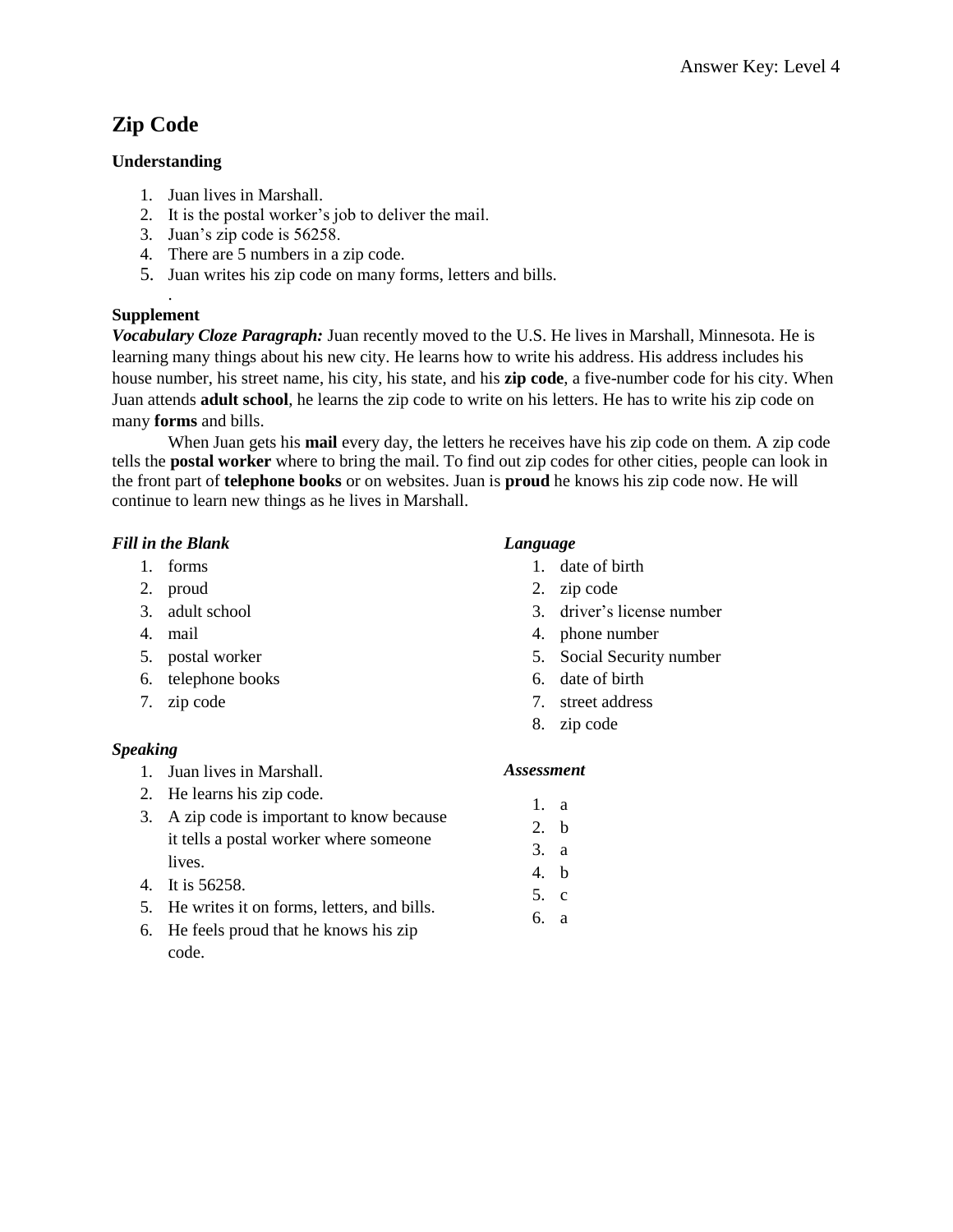## **Pay Yourself First**

### **Understanding**

- 1. Pete wants to buy a bike.
- 2. Pete does not have enough money right now to buy a bike.
- 3. Pete's new saving plan is called "Pay Yourself First."
- 4. Pete will save 10% of each paycheck.
- 5. First, Pete pays himself. Next, he pays his bills.

### **Supplement**

*Vocabulary Cloze Paragraph:* Pete has a **goal**. He wants to buy a bike so he can ride the bike to work every day. He has a car, but gas is not **cheap**. Paying for gas every week is **expensive**. Pete wants to ride a bike instead of driving a car. First, he has to save money to buy a bike. He has a plan. If he saves ten percent of each **paycheck**, he can save a little each week. Ten percent is a **dime** from each **dollar** he makes. After Pete is paid, he takes twenty dollars and puts it into a special **fund** that is only for the bike. He will save money for the bike before he pays his bills. Little by little, he is **saving** money. If he does this every week, it will become a **habit**. He will have enough money for his bike soon!

### *Fill in the Blank*

- 1. saving
- 2. dollar
- 3. expensive
- 4. goal
- 5. habit
- 6. dime
- 7. fund
- 8. paycheck
- 9. cheap

## *Speaking*

| икіпұ |                                             | <b>Assessment</b> |  |
|-------|---------------------------------------------|-------------------|--|
|       | 1. He drives his car.                       |                   |  |
|       | 2. He wants to buy a bike.                  | $1$ . c           |  |
|       | 3. He wants to buy it because it would be a | 2. b              |  |
|       | cheaper way to get to work (because gas     | 3. a              |  |
|       | is expensive).                              | 4. b              |  |
|       | 4. He will save 10% of each check.          | 5. c              |  |
|       | 5. He puts \$20 in his fund.                | 6. a              |  |
|       |                                             |                   |  |

6. After he pays himself, he pays his bills.

#### *Language:* Answers will vary.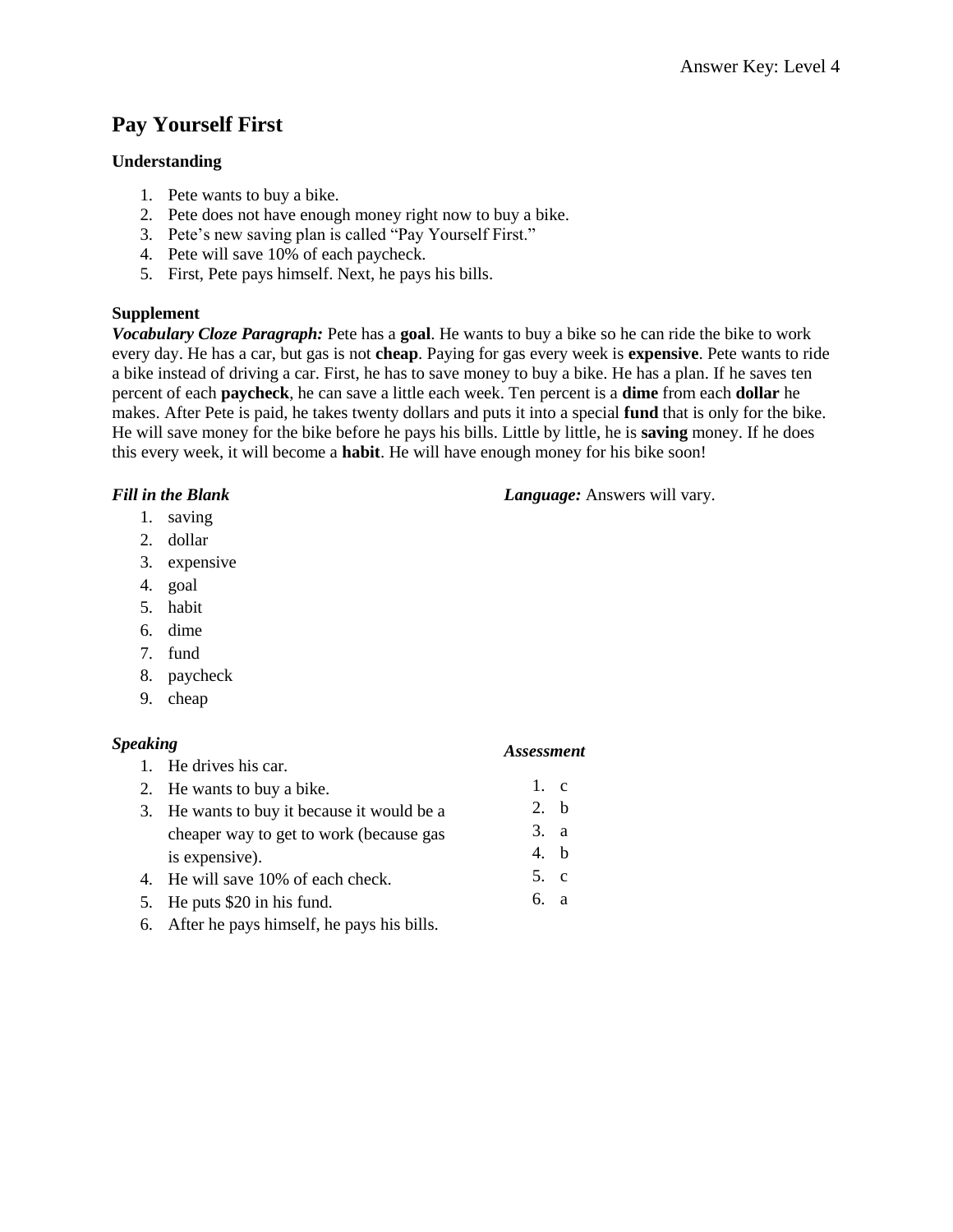## **Remember Your Passengers**

### **Understanding**

- 1. The story takes place in the summer.
- 2. Kim is rushing because she got up late and is trying to get to work on time.
- 3. To forget means to not remember something or someone.
- 4. Kim needed to take her baby to daycare.
- 5. A child who is left in a hot car can die.

### **Supplement**

*Vocabulary Cloze Paragraph:* Kim wakes up **late** on a hot summer day. She gets ready for work. She **grabs** the bills she needs to mail later. She is **rushing** this morning to get to work on time. She has many things on her mind. She is not focusing on her baby.

Kim puts her baby in the car and drives to work. She parks the car and gets out of the car. She locks the doors. Then she **glances** into the back seat. Her baby is there! The baby fell asleep and Kim **forgot** about her. She is glad the baby is **safe**. Kim remembers a story she saw on the news. A father forgot to take his baby to **daycare** and the baby was in the hot car all day. The baby died.

Kim is relieved she saw her baby in the back seat. She takes her baby to day care right away. She **reminds** herself to always think about what she is doing and remember to take care of her baby at all times.

### *Fill in the Blank*

- 1. day care
- 2. reminds
- 3. rushing
- 4. forgot
- 5. grabs
- 6. glances
- 7. late
- 8. safe

## *Speaking*

- 1. She wakes up late.
- 2. She takes a shower and gets dressed. She grabs bills that need to be paid. She puts her baby in the car.
- 3. She notices her baby after she locks the car doors.
- 4. She remembers a story about a father who left his baby in a hot car all day.
- 5. She takes her baby to day care.
- 6. She reminds herself to slow down and think about what she is doing.

#### *Language*

- 1. recall
- 2. recognizes
- 3. remembered
- 4. reminds
- 5. memorizing
- 6. remember
- 7. reminding

#### *Assessment*

1. b 2. c 3. b 4. b 5. a 6. a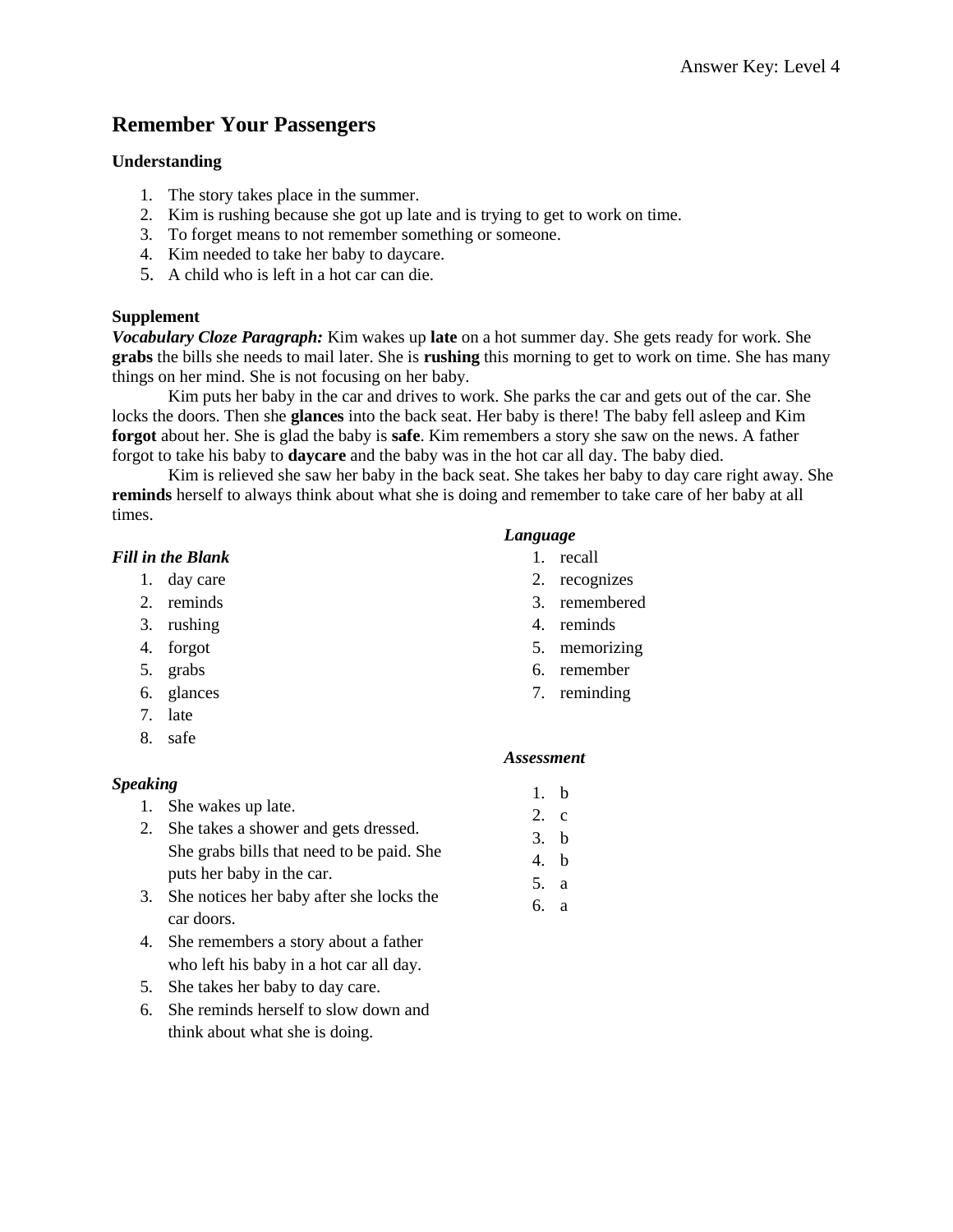## **Summer Days**

## **Understanding**

- 1. They love summer!
- 2. They like to go to the lake in the summer.
- 3. Ann puts sunscreen on her skin and the children's skin before going outdoors. Sunscreen protects the skin from painful sunburns, skin damage, and skin cancer.
- 4. Ann's water safety rule is that her young children must have life jackets on before going in the water.
- 5. At the lake, Ann and her kids like to swim, play with water toys, float on water tubes, splash and laugh, build sandcastles, bury their toes in the sand, and bury their bodies in the sand.

## **Supplement**

*Vocabulary Cloze Paragraph:* Ann and her children love to go outside in the summer. When the weather is hot and sunny, they go to the lake. Ann always puts **sunscreen** on herself and on her children to prevent them from getting **sunburns**. Sunburns are red and painful, and they cause **damage** to the skin. Ann is careful to try to prevent skin cancer by using sunscreen. She also brings life jackets to the lake. She has **strict** rules about water safety. Her children need to wear their **life jackets** when they go in the water. Children can **drown** quickly in a lake or a swimming pool. She watches them carefully while they swim and play in the water. Sometimes they **float** on colorful water tubes. They **splash** each other, having fun. On the beach, they build **sand castles**. They **bury** their toes in the sand until they can't see them. Ann and her children always enjoy their days at the lake in the summer.

## *Fill in the Blank*

- 1. damage
- 2. sunburns
- 3. strict
- 4. sand castles
- 5. drown
- 6. life jackets
- 7. bury
- 8. splash
- 9. float
- 10. sunscreen

## *Speaking*

- 1. The weather is warm and the sun is shining.
- 2. They like to go to the lake.
- 3. She wants to not get sunburned.
- 4. They have to wear life jackets.
- 5. They swim, play, float, splash, and laugh.
- 6. They build sand castles and bury their toes and each other in the sand.

## *Language*

- 1. gets
- 2. isn't
- 3. doesn't
- 4. laughs
- 5. puts
- 6. don't know
- 7. are

- 1. c
- 2. c
- 3. a
- 4. c
- 5. a
- 6. c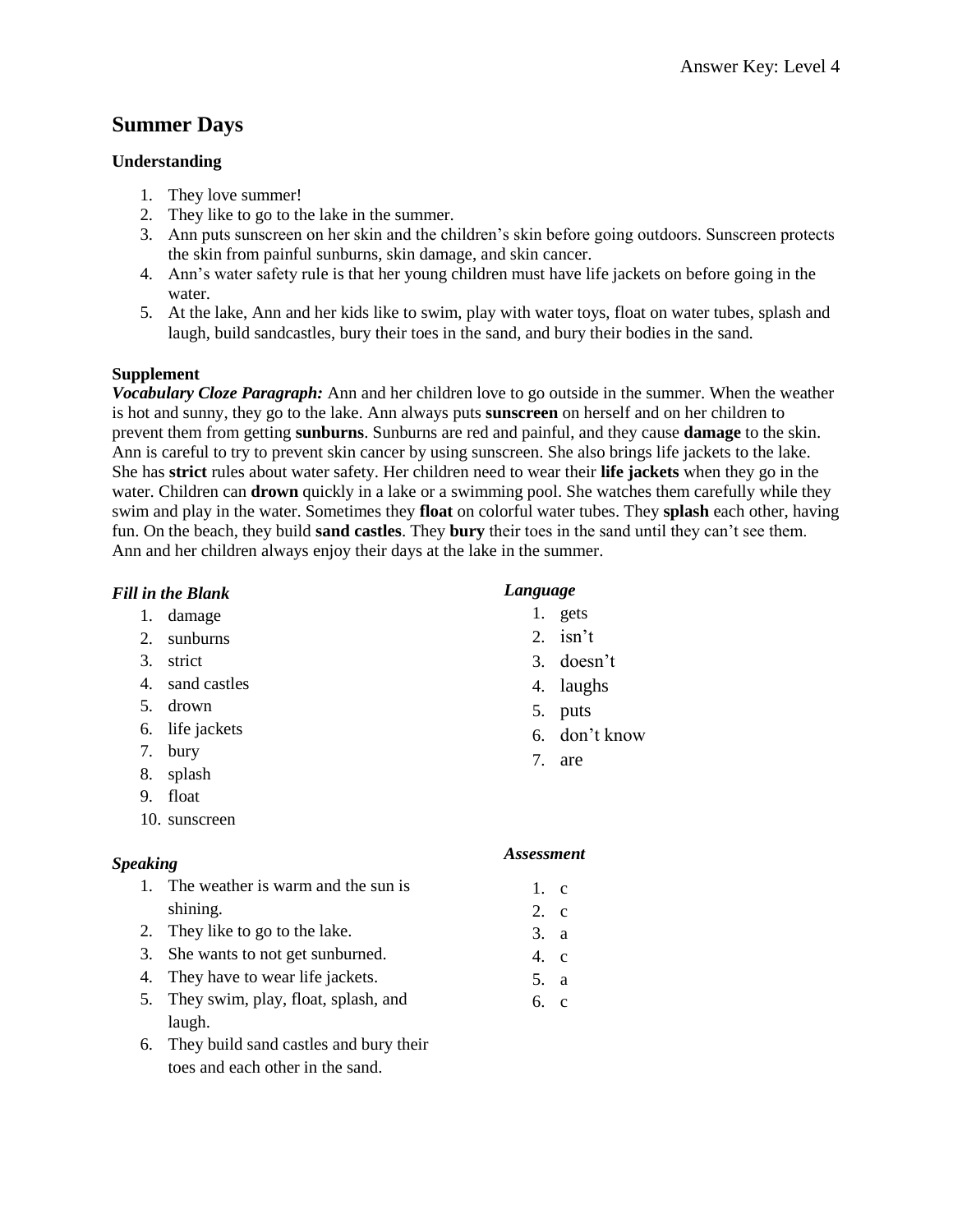## **Learn by Doing**

### **Understanding**

- 1. Bess works at an office.
- 2. She learns to use the paper shredder.
- 3. Gail, Bess's boss, teaches her how to use it.
- 4. Remove means to take out.
- 5. The shredder stopped because Bess put in too much paper.

#### **Supplement**

*Vocabulary Cloze Paragraph:* Gail and Bess work in an office. Gail is Bess's boss. Bess is a **clerk**. Gail shows Bess how to use the **shredder** in the office. Gail gives her important advice about the shredder and its **blades**. She shows Bess the power **switch** that turns the machine on. Gail tells Bess that Bess should always keep her clothes and hands away from the shredder when it is on because the blades are **sharp**. Bess should also **remove** any paper clips and staples from the paper before putting the paper into the machine. Gail tells Bess to only **shred** five sheets of paper or **fewer** at one time.

Bess wants to try it. She says she learns best by doing. Bess removes a staple from a stack of papers and puts many papers into the shredder. It stops automatically! Bess knows she did something wrong. She promises to learn from her **mistakes**.

#### *Fill in the Blank*

- 1. blades
- 2. switch
- 3. fewer
- 4. shred
- 5. sharp
- 6. remove
- 7. shredder
- 8. clerk
- 9. mistakes

herself.

#### *Speaking* 1. Bess is an office clerk. 2. Gail shows Bess how to use the shredder. 3. She should remove staples and paper clips. 4. She should shred only five or fewer sheets of paper at a time. 5. She learns best by doing something *Assessment* 1. c  $2 \quad c$ 3. c 4. b 5. a 6. c 7. a

6. She tried to shred too many sheets of paper at once.

*Language:* Answers will vary.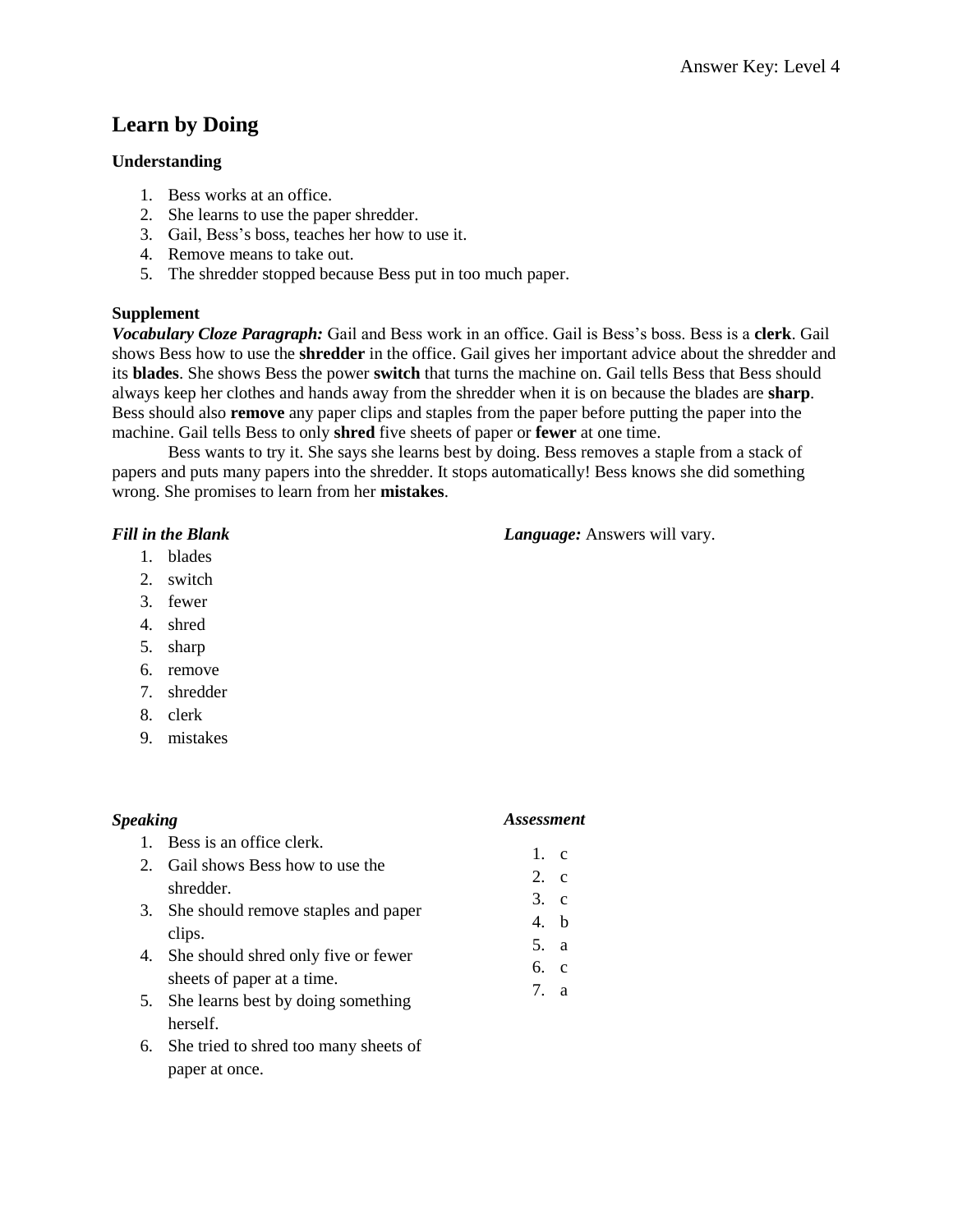## **Gloves—A Must for Food Workers**

### **Understanding**

- 1. Trish works in a school lunchroom.
- 2. First, Trish washes her hands, and then she puts on latex gloves.
- 3. Trish wears gloves in order to keep germs off of the food.
- 4. Trish puts on a clean pair of gloves for each new task.
- 5. Trish takes off her gloves during her break time.

### **Supplement**

*Vocabulary Cloze Paragraph:* Trish is a cook and food server in a school lunchroom. In the morning, she helps **prepare** the meals. Later, she will **serve** the meals to the students. She wants to keep the students safe from sickness. She puts on **latex gloves** after she washes her hands. The gloves protect the food from **germs**. Trish prepares the **main dish** for the menu today. The dish is tacos. Her first **task** is to cook the beef. Then she puts on a **clean** pair of gloves. Her next task is to put taco shells on **baking sheets** and warm them up in the oven.

At break time, Trish removes her gloves. She uses the bathroom and washes her hands. When her break is over, she puts on another clean pair of gloves. It's lunchtime!

### *Fill in the Blank*

- 1. task
- 2. main dish
- 3. germs
- 4. clean
- 5. baking sheets
- 6. latex gloves
- 7. prepare
- 8. serve

#### *Speaking*

- 1. Trish helps prepare meals and serve them.
- 2. She puts on gloves when she prepares food.
- 3. She cooks the beef for tacos.
- 4. She puts on a clean pair of gloves.
- 5. She washes her hands.
- 6. She puts on a clean pair of gloves.

### *Language*

- 1. fire drill
- 2. lunchroom, classroom, break time
- 3. main dish, taco shells
- 4. coffee mug
- 5. classroom, lunchroom
- 6. dishwasher, housekeeper
- 7. break time

#### *Assessment*

1. c 2. b 3. c 4. b 5. b 6. b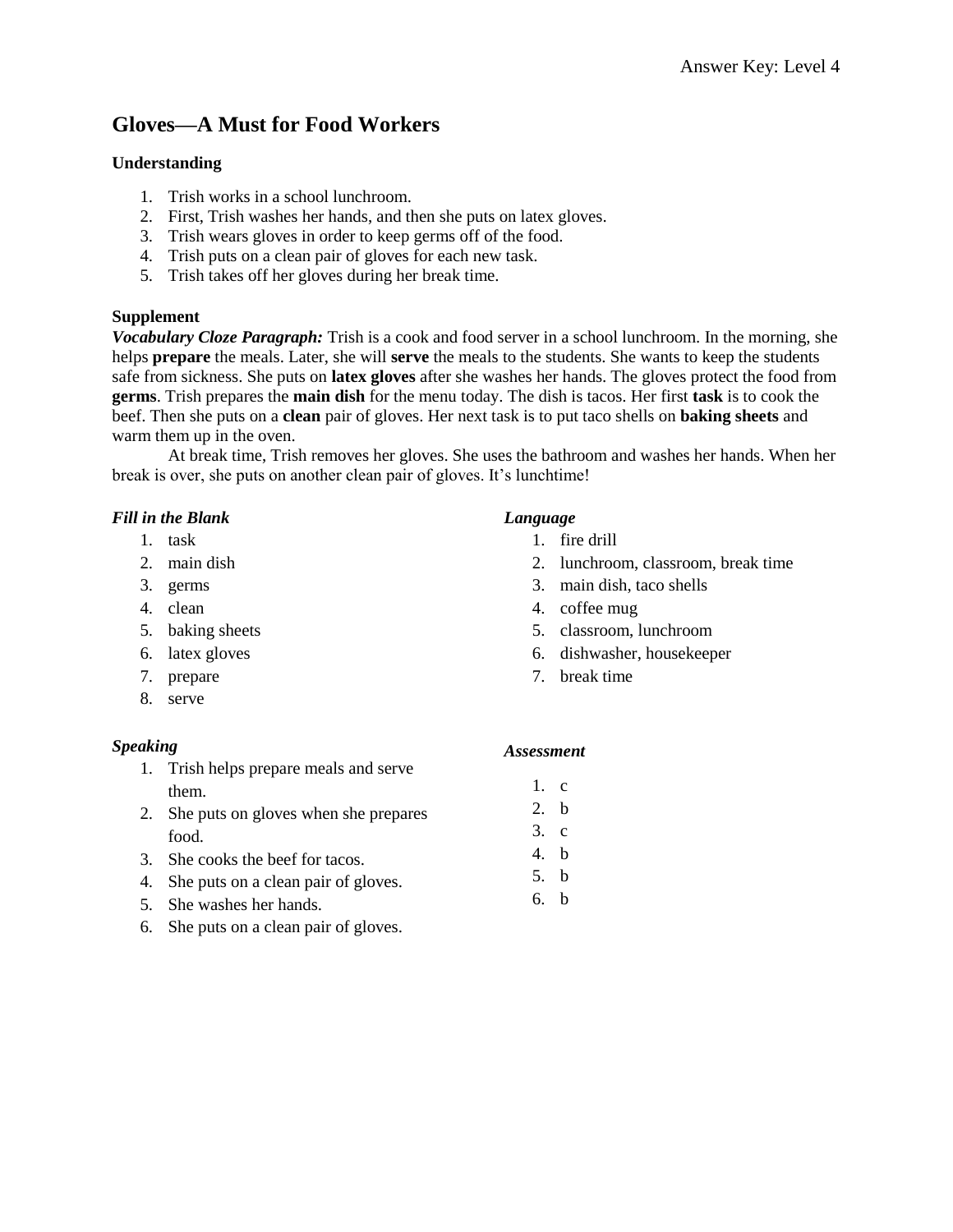## **A Safe Shopping Trip**

### **Understanding**

- 1. Pam puts her baby in a car seat because she wants her baby to be safe.
- 2. The safest place for a child is in the back seat.
- 3. Children over age 12 can sit in the front seat of the car.
- 4. Rear means the back, or back part.
- 5. Kim can face the front of the car when she is 20 pounds and can sit up well.

#### **Supplement**

*Vocabulary Cloze Paragraph:* Pam needs to go shopping. She is going to bring her baby, Kim. To keep Kim safe, Pam uses a baby **car seat** when she brings Kim in the car. Even when they on short trips to the store, Pam uses a car seat. She keeps the car seat in the back seat. The back seat is the **safest** place for a child of any age. Children under twelve should always ride in the back seat.

Pam puts her baby in the car seat facing the **rear** of the car. She will face that way until she is twenty **pounds** and can sit up easily. Then Pam will put her in the car seat facing **forward**. Pam **straps** Kim into the car seat. Kim is **tightly** strapped into the car seat so she cannot move around.

After Kim is ready to go, Pam gets in the driver's seat. She puts on her **seat belt** before driving. Pam is safe, and her baby Kim is safe. They are ready to go to the store.

### *Fill in the Blank*

- 1. car seat
- 2. forward
- 3. straps
- 4. safest
- 5. pounds
- 6. rear
- 7. tightly
- 8. seat belt

## *Speaking*

- 1. Pam and her baby, Kim, are going to the store.
- 2. Pam wants to keep Kim safe.
- 3. They should sit in the backseat.
- 4. She faces the rear or back of the car.
- 5. She can face forward when she is 20 pounds and can sit up well.
- 6. She puts on her seat belt.

#### *Language*

- 1. careful
- 2. carelessly
- 3. forward
- 4. short
- 5. quickly
- 6. carefully
- 7. front
- 8. quietly

#### *Assessment*

1. c 2. b 3. a 4. c 5. c 6. c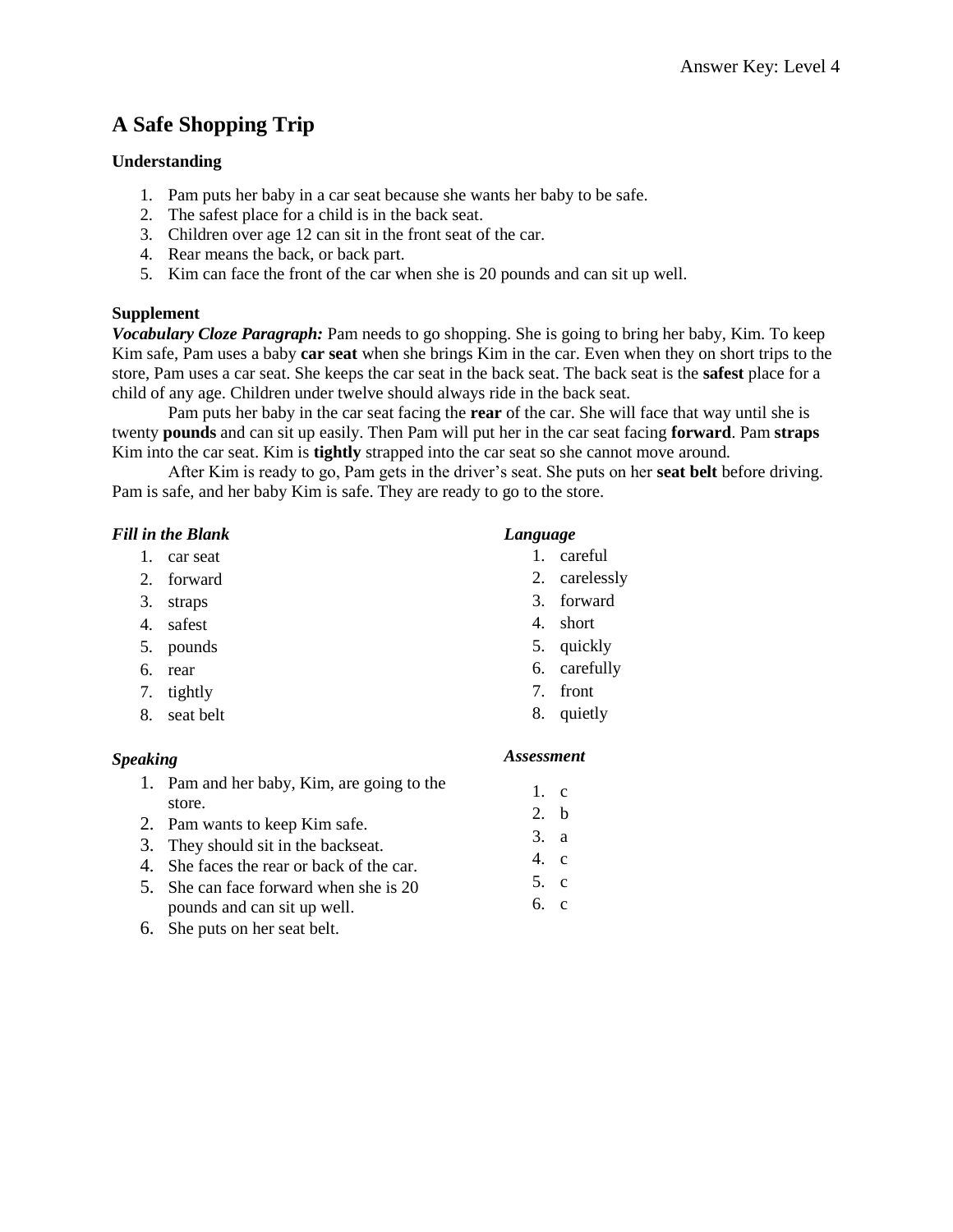## **Daily Exercise**

## **Understanding**

- 1. Some forms of exercise are walking, biking, lifting weights, swimming, jogging, playing tag with your kids, and mowing the grass.
- 2. The word solid means continuous, without a break.
- 3. You should get at least thirty minutes of exercise every day.
- 4. You should exercise every day.
- 5. A person should exercise because it helps tone and stretch muscles, it burns fat, it gets you in a better mood, and it helps you manage stress.

#### **Supplement**

*Vocabulary Cloze Paragraph:* If you want to feel better, lose weight, and **tone** your muscles, daily exercise is the thing for you. Daily exercise doesn't have to mean spending an hour in the gym. You can go for a jog or a walk. You can shovel snow, mow the lawn, or rake leaves. You can ride a bike to work or school. You can go to the gym to work out or lift weights. You can even play a game like **tag** with your children. Daily exercise can be enjoyable. It also doesn't have to happen all at once in a **solid** thirtyminute block of time. You can do ten minutes of exercise in the morning, ten at noon, and ten after work. Even if you **break up** the amount of exercise you do, it adds up to thirty minutes.

Daily exercise is the natural **cure** for more than just burning fat. It also creates toned and **stretched** muscles. Exercise **affects** the part of the brain that controls your **mood**. When you exercise, that part of the brain releases **chemicals** that make you feel happier. Exercise can help you cope with **stressful** events in your life as well as help improve your overall health.

| <b>Fill in the Blank</b> |                                            |    | Language  |  |
|--------------------------|--------------------------------------------|----|-----------|--|
| 1.                       | affects                                    |    | Do        |  |
| 2.                       | stressful                                  | 2. | Are       |  |
| 3.                       | solid                                      | 3. | Am        |  |
| 4.                       | break up                                   | 4. | Do        |  |
| 5.                       | tag                                        | 5. | <b>Is</b> |  |
| 6.                       | chemicals                                  | 6. | Do        |  |
| 7.                       | cure                                       | 7. | Does      |  |
| 8.                       | stretched                                  | 8. | <b>Is</b> |  |
| 9.                       | tone                                       |    |           |  |
|                          | $10. \text{ mood}$                         |    |           |  |
| <b>Speaking</b>          |                                            |    |           |  |
| 1.                       | Exercise is good for the body and mind.    | 5. | The m     |  |
| 2.                       | Ways I can exercise every day are to       |    | release   |  |
|                          | take a walk, ride a bike, lift weights, go |    | to feel   |  |
|                          | for a swim, jog through my                 | 6. | Nature    |  |

- neighborhood, play tag with my kids, shovel the snow, mow the grass, or rake the leaves.
- 3. I can break up exercise into small amounts of time.
- 4. When I exercise, I burn fat, stretch and tone my muscles, and get my heart pumping.
- ood control part of the brain es chemicals and causes a person happy.
- e's cure is exercise.

- 1. a
- 2. b
- 3. a
- 4. c
- 5. c
- 6. a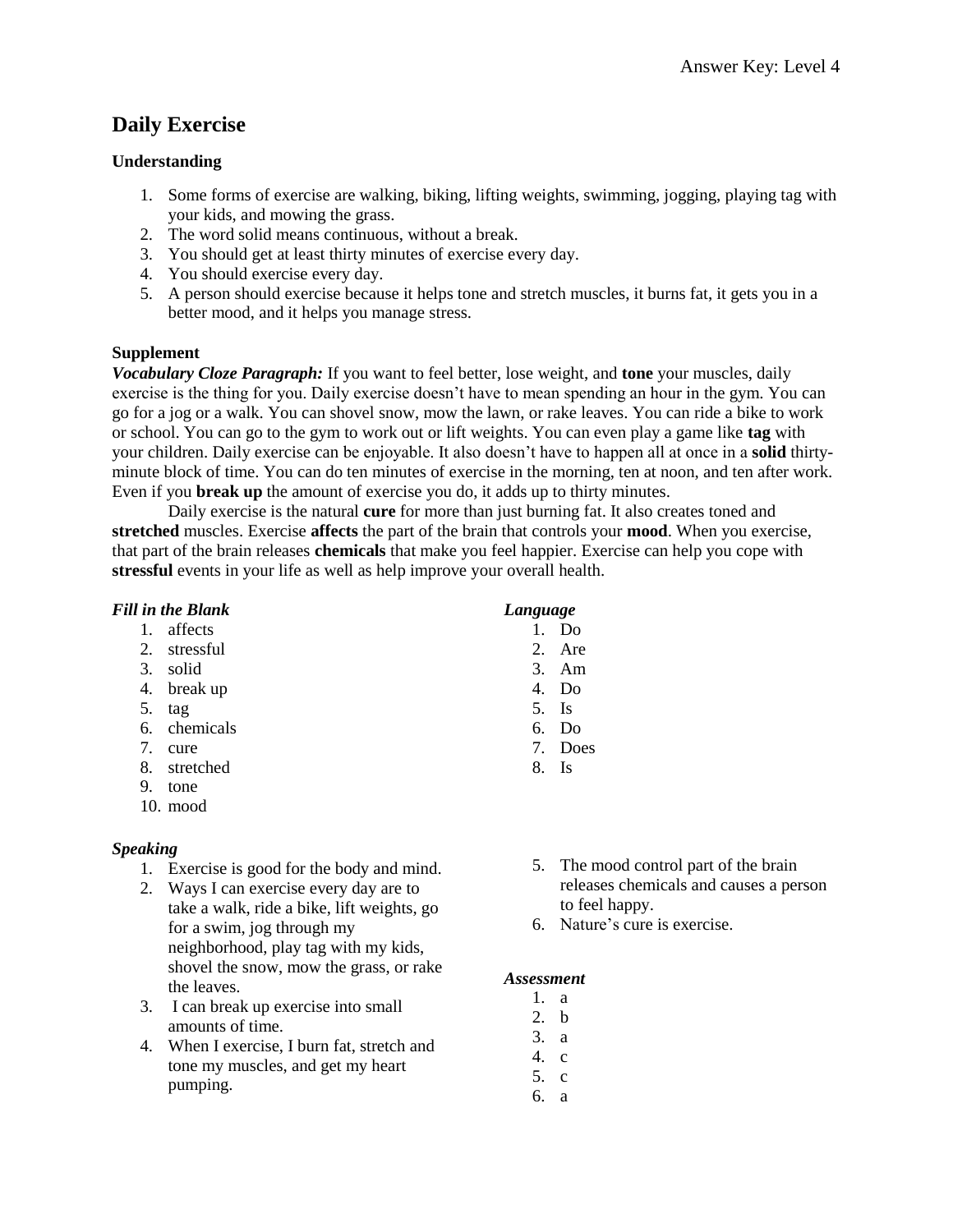## **A Book for Ted**

### **Understanding**

- 1. Rose and Ted like to read books.
- 2. Rose goes to the bookstore.
- 3. She goes there to buy her son, Ted, a book for his birthday.
- 4. She tells Rose to look for books with bright pictures, books with only a few words on each page, and books about things her child likes.
- 5. Rose chooses a blue and red book with lots of trucks in it.

## **Supplement**

*Vocabulary Cloze Paragraph:* Rose's son Ted **turns** two on Friday. Rose needs to **choose** a book for Ted. At the bookstore, she asks the store **clerk** for help. The store clerk, Jane, tells Rose to look for a book with **bright** pictures. Also, a good book for Ted has **few** words.

Rose **replies** to the store clerk that Ted likes trucks. The store clerk shows Rose the children's **section** so she can choose a book for Ted. Rose finds a colorful book about trucks with a few words on the pages. She knows Ted will like the book!

### *Fill in the Blank*

- 1. bright
- 2. choose
- 3. few
- 4. section
- 5. turns
- 6. clerk
- 7. replies

#### *Speaking*

- 1. The main idea of the story is Rose is looking for a good book for her son.
- 2. Rose is at the bookstore because she wants to buy a book for Ted.
- 3. She asks the store clerk for help.
- 4. Rose finds Ted's book in the children's section.
- 5. Each page should have only a few words.
- 6. Ted will like his new book because it is about trucks.

#### *Language*

- 1. finds
- 2. turn
- 3. want
- 4. writes
- 5. buys
- 6. think
- 7. shows
- 8. asks
- 9. exercise
- 10. play

#### *Assessment*

1. b 2. a 3. a 4. c 5. a 6. c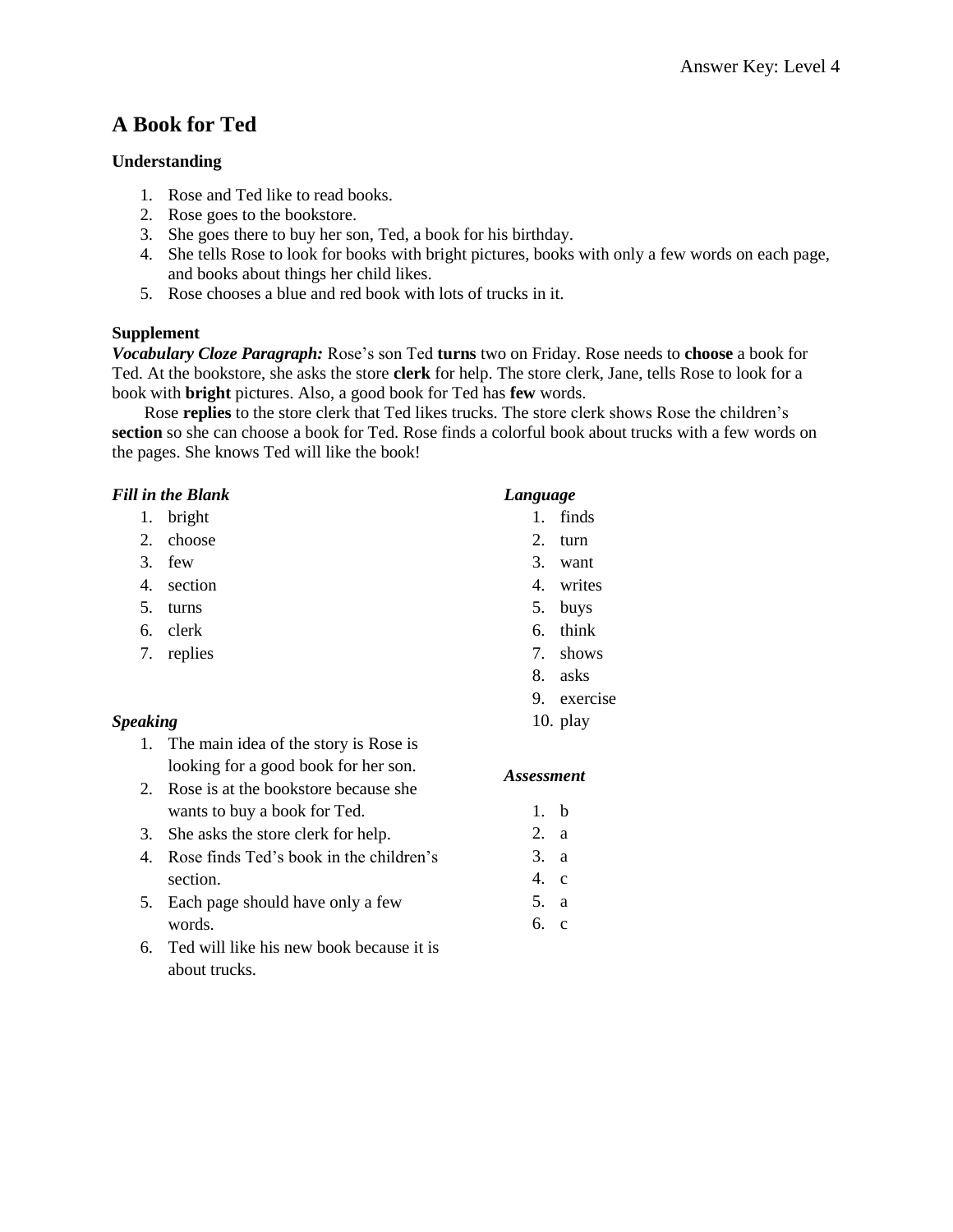## **Using TV Wisely**

### **Understanding**

- 1. Sam and Ruth like to watch Dora.
- 2. Sam talks with Ruth about what Dora and her friends see and do, and he asks Ruth questions about the TV show characters.
- 3. The rules for Ruth's TV viewing are she can watch only one hour of TV a day, and she can watch only planned shows.
- 4. Sam and Ruth choose Ruth's weekly TV shows together.
- 5. Sam and Ruth are both happy with TV time.

### **Supplement**

*Vocabulary Cloze Paragraph:* Sam and his daughter Ruth like to watch TV. Sam **sets** rules about how much TV Ruth can watch each day. He doesn't want her to watch too much. Sam has two **rules** about TV.

Sam allows Ruth to watch one hour of TV per day. Sam looks through the *TV Guide* with Ruth at the beginning of each week. Together, they make **choices** about which shows Ruth will watch each day. Sam and Ruth know which shows Ruth will be **viewing**. What they will watch is **planned** using the TV guide.

Sam and Ruth often watch TV together. They like to watch *Dora*. Sam talks to Ruth while they watch. Sam asks Ruth questions, **such as** "Are Dora and her friends being **kind**? Do they make good choices? What might Dora do next?" By talking with Ruth about the characters on the TV show, Sam is getting Ruth to think about their behavior. Sam is using TV **wisely**!

## *Fill in the Blank*

- 1. sets
- 2. rules
- 3. such as
- 4. planned
- 5. choices
- 6. wisely
- 7. viewing
- 8. kind

## *Speaking*

- 1. They often watch Dora together.
- 2. He asks her questions about Dora and her friends.
- 3. Ruth can only watch one hour of TV a day.
- 4. Ruth can only watch planned shows.
- 5. They look through the TV guide for shows Ruth will watch each day.
- 6. They are both happy with TV time.

## *Language*

- 1. Are; Yes, I am available later.
- 2. Is; Yes, it is okay to park here.
- 3. Is; yes, he is one the phone.
- 4. Are; Yes, we are hungry enough to eat the whole pizza.
- 5. Is; Yes, she is a helpful coworker.
- 6. Am; Yes, you are the one who needs to take notes in the meeting.
- 7. Are; Yes, they are the ones who towed my car.

- 1. b
- 2. a
- 3. c
- 4. b
- 5. a
- 6. a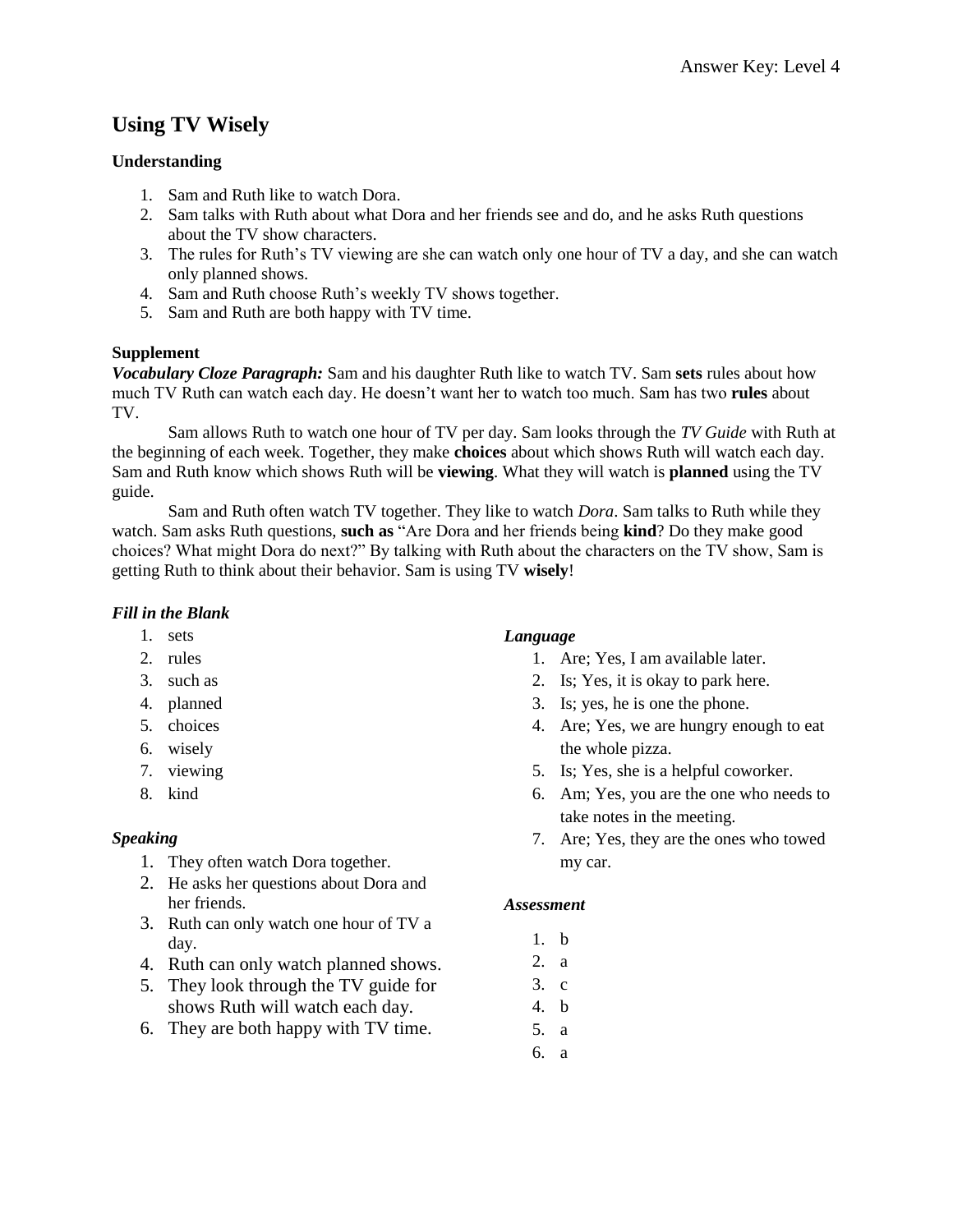## **A Stolen Wallet**

## **Understanding**

- 1. Paul was playing soccer.
- 2. Paul's wallet was stolen.
- 3. Paul called the police first.
- 4. Paul called the bank to place a hold on his checking account so that no one could access money from his account.
- 5. Paul learned to always keep his wallet with him to never leave it alone.

## **Supplement**

*Vocabulary Cloze Paragraph:* Paul wants to play soccer with his friends. He is prepared. He has **shorts** on under his jeans so he can play. He takes off his jeans and puts them at the edge of the soccer field. His jeans stay there while he plays soccer. When the game is over, Paul puts on his jeans and **reaches** for his wallet in the pocket of his jeans. His **wallet** is gone!

The first thing Paul does is call the police. He informs them about the **theft** of his wallet. The police **file** an official report. The **report** includes important information. Next, Paul calls his bank. The bank representative places a **hold** on his checking account. Now his **checking account** cannot be accessed by the person who stole his wallet.

Finally, Paul goes to get a **replacement** driver's license. He tells the clerk about his **stolen** wallet and applies for a new license. Paul and the clerk agree: never leave your wallet alone in a public place. It can be easily stolen!

### *Fill in the Blank*

- 1. replacement
- 2. theft
- 3. wallet
- 4. reaches
- 5. checking account
- 6. hold
- 7. file
- 8. shorts
- 9. report
- 10. stolen

## *Speaking*

- 1. He is wearing shorts under his jeans because he wants to play soccer.
- 2. He leaves his jeans on the grass.
- 3. He reaches for his wallet.
- 4. He calls the police first.
- 5. The bank places a hold on his checking account.
- 6. He says, "I learned a lesson the hard way."

## *Language*

- 1. first
- 2. first
- 3. second, next, then
- 4. last
- 5. second, next
- 6. first
- 7. finally
- 8. second, next, then

- 1. c
- 2. a
- 3. a
- 4. c
- 5. a
- 6. b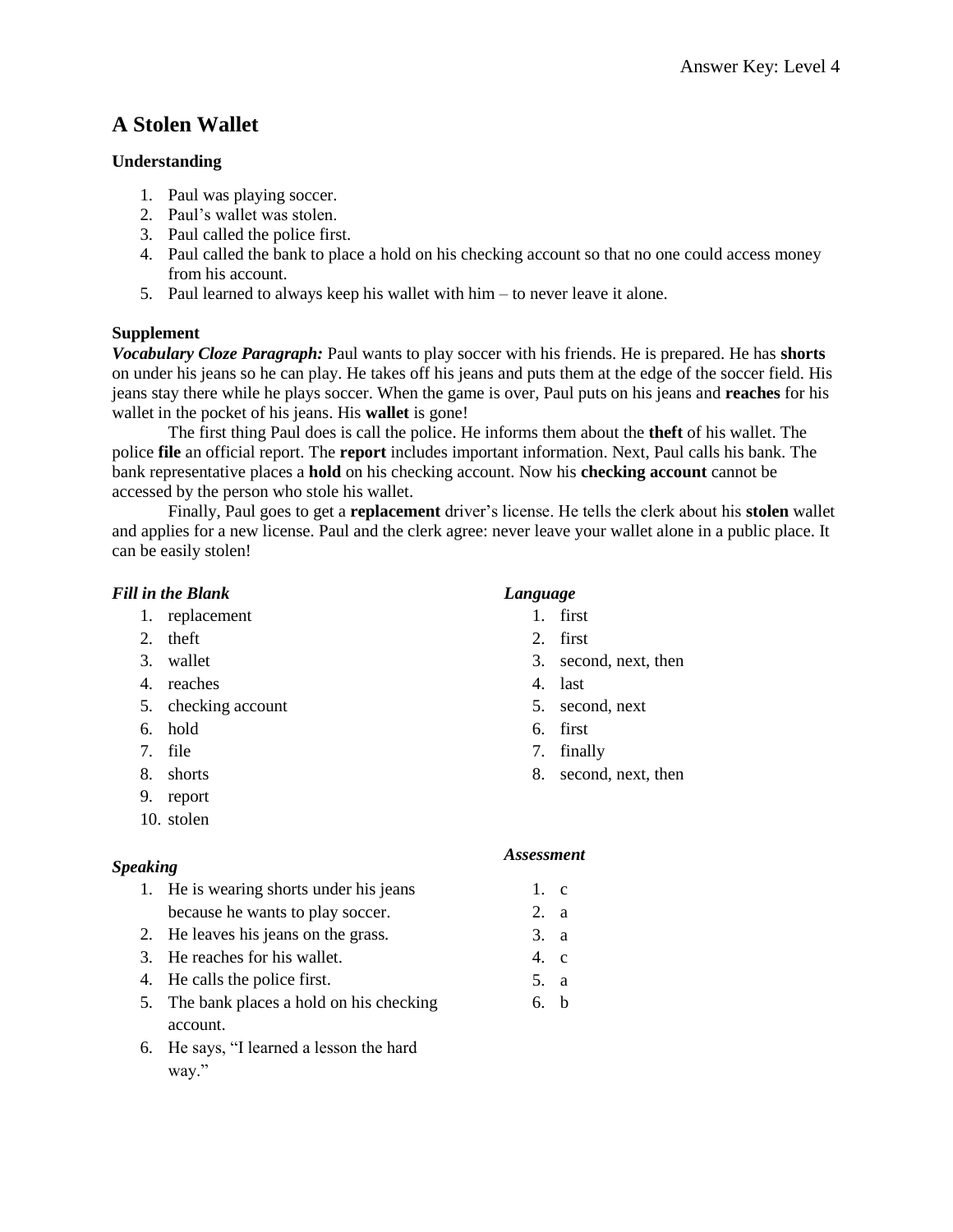## **Walking for a Better Life**

### **Understanding**

- 1. Difficult means hard to do; not easy.
- 2. Kate's first walks were ten minutes long.
- 3. The word crave means to need or desire.
- 4. Kate craved exercise.
- 5. Kate asked a friend to walk with her because they both helped one another stay motivated.
- 6. Daily walking helped Kate burn fat, build muscle, and lose weight. Walking helped her feel happier and healthier.

#### **Supplement**

*Vocabulary Cloze Paragraph:* Kate thought she wanted to have more energy and lose weight. She also wanted to feel better. She decided to walk for ten minutes a day before work. At first, walking was difficult because she did not like getting up early to **exercise**. But she continued to walk. Her friend walked with her. Kate and her friend helped each other stay **motivated** to keep walking.

Kate's body started **craving** the walks every morning. She felt better. She had more energy and she was more **alert** when she was at work. She wanted to eat healthier foods too.

Kate started walking longer each day. She **pumped** her arms up and down to keep up a good pace. She took long **strides** with her legs. Her heart was beating harder. She was **burning fat** and losing weight. She was also **building muscle** and getting stronger. Kate's daily walking made a big **difference** in her health and in her life.

## *Fill in the Blank*

- 1. strides
- 2. pumped
- 3. difference
- 4. burning fat
- 5. exercise
- 6. alert
- 7. craving
- 8. motivated
- 9. building muscle

## *Speaking*

- 1. She started walking because she wanted to feel better, have more energy, lose weight, and live a long life.
- 2. Her first walks were ten minutes a day.
- 3. She asked a friend to walk with her because they helped each other to stay motivated and moving.
- 4. She felt great, and she craved daily exercise and healthier foods.
- 5. She walked thirty minutes a day.
- 6. It made a difference because she was healthier and happier.

## *Language*

- 1. were
- 2. asked
- 3. started
- 4. was
- 5. helped
- 6. walked
- 7. was

- 1. a
- 2. c
- 3. b
- 4. a
- 5. a
- 6. c
- 7. b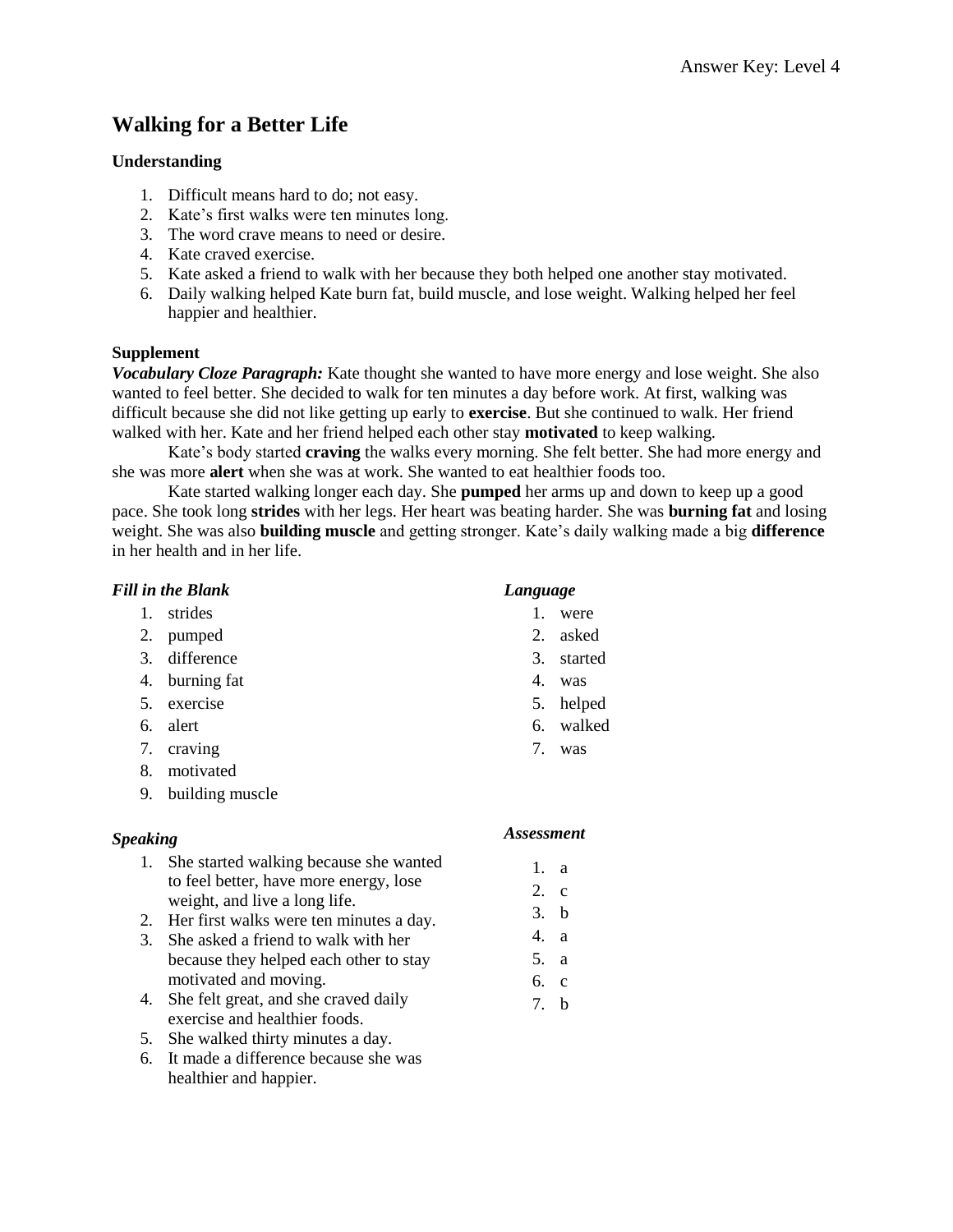## **Volunteer Dog Walker**

## **Understanding**

- 1. The name of the animal shelter is Animal Art.
- 2. He likes to volunteer at the shelter because he likes dogs, he likes the people that work at the shelter, he likes to spend time with the dogs, and he likes to play with the dogs.
- 3. His wish is that people would take care of their animals.
- 4. He helps walk the dogs four times a week.
- 5. He donates blankets, toys, and dog food for the animals.

### **Supplement**

*Vocabulary Cloze Paragraph:* Gary wrote this story about being a dog walker for an animal **shelter** called Animal Art. Gary doesn't work at the shelter. He's a dog-walking **volunteer**. He walks the dogs for fun! The dogs like going for walks, and they need exercise.

Gary takes the dogs for walks four times a week. He gives them **treats** when they are on their walks. Dogs go for walks in all weather. In the winter, though, it is harder for the dogs to go for walks. The sidewalks are cold on their feet.

Gary is happy to **donate** his time along with toys, food, and blankets for the dogs. He supports the work at Animal Art. He is glad the workers there are kind to the animals.

Being a **volunteer** has made Gary care even more about dogs. He says, "I **wish** people would take care of their animals." When people **dump** their dogs or cats on the side of the road, Gary thinks that is cruel. He hopes they bring the animals to the animal shelter. Gary would be happy to take the dogs for a walk!

## *Fill in the Blank*

- 1. treats
- 2. dog walker
- 3. dump
- 4. shelter
- 5. wish
- 6. donate
- 7. volunteer

## *Speaking*

- 1. Gary volunteers at Animal Art.
- 2. Dogs don't like to walk in winter as much because it's too cold for their feet.
- 3. Gary says the workers take good care of the dogs and cats.
- 4. Gary donates blankets, toys, and dog food.
- 5. Gary wishes that people would take care of their animals.
- 6. At the end of the story, Gary wonders why people would get a dog if they didn't want one.

## *Language*

- 1. We always go to the lake in the summer.
- 2. You want to fly to the moon.
- 3. He is a fifth-grade teacher.
- 4. She takes good care of the neighbors' dogs.
- 5. He works as a nurse in the hospital.
- 6. They enjoy making cookies for friends.
- 7. You write in English and Spanish.

- 1. c
- 2. a
- 3. c
- 4. a
- 5. a
- 6. b
- 7. c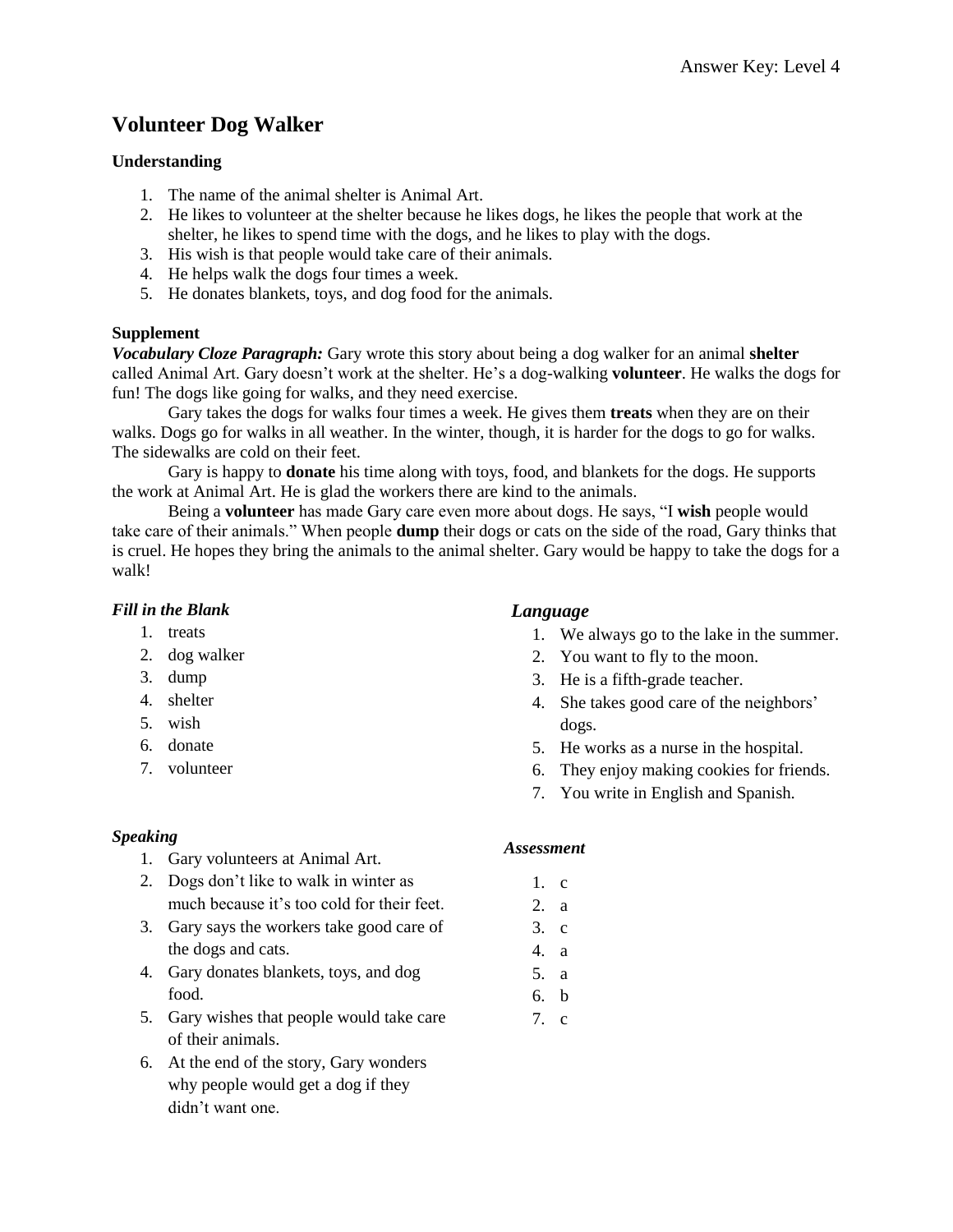## **Where Does Kate's Money Go?**

### **Understanding**

- 1. An expense is a cause or reason for spending money.
- 2. Kate pays her bills before they are due because the late fees are costly. She does not like to pay late fees.
- 3. Income is the money that comes in to a person from work that is done.
- 4. Kate plans for larger bills by saving money every month.
- 5. A budget is a financial plan based on a person's income and expenses.

## **Supplement**

*Vocabulary Cloze Paragraph:* Kate made a budget to help her with managing her **finances**. Before she made a budget, she **used to** worry about money. She didn't keep track of her income and her expenses. Now she feels **in control** of her money.

Kate knows how much she makes. That is her **income** from her job. She also knows how much she must pay in bills. Each bill is an **expense** including cable, phone, electricity, rent, and car insurance. She pays each bill on time by the **due date** so she doesn't have to pay **late fees** that can add up and become **costly**. She only wants to pay the bills, not extra fees!

Kate is proud of how she handles her money. She spends and saves each month. Before, little money **remained** after she paid her bills. Having a **budget** helps Kate to save more each month. She likes having some money left over!

### *Fill in the Blank*

- 1. finances
- 2. used to
- 3. late fees
- 4. income
- 5. remained
- 6. expense
- 7. due date
- 8. budget
- 9. in control
- 10. costly

## *Speaking*

- 1. She used to worry because little money remained at the end of the month.
- 2. To feel more in control, Kate made a budget.
- 3. She needs to pay the cable and internet bill, her cell phone bill, the electricity bill, and the rent.
- 4. If she pays a bill late, she has to pay late fees.
- 5. She feels please, proud, and in control.
- 6. It is based on her income and expenses.

## *Language*

- 1. want to
- 2. have to, need to
- 3. has to, needs to
- 4. have to, need to
- 5. has to, needs to
- 6. wants to
- 7. have to, need to

- 1. b
- 2. b
- 3. c 4. b
- 5. a
- 6. a
- 7. c
-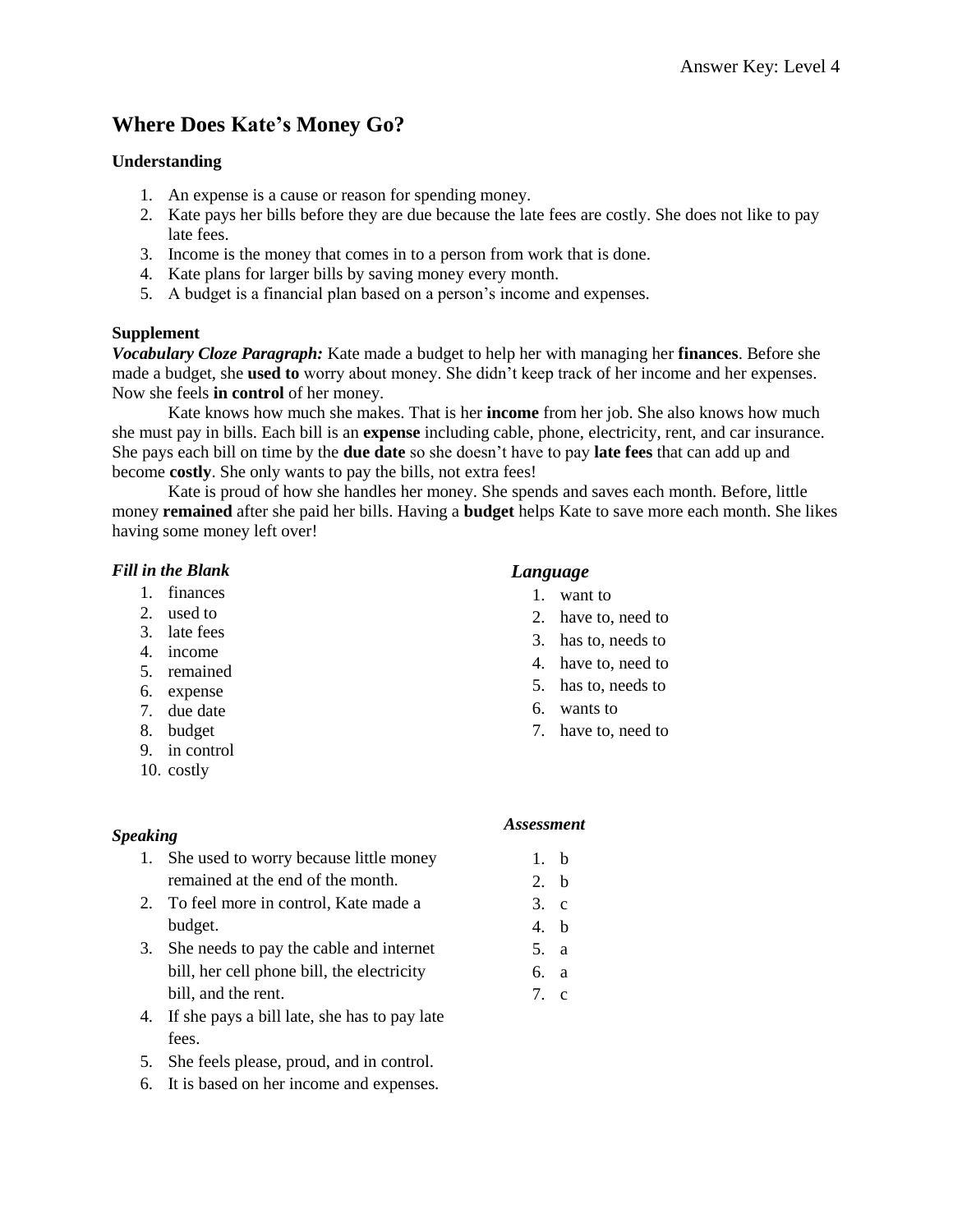## **I Love Waseca**

## **Understanding**

- 1. The original text of the story was written by Shufen Liu.
- 2. Highway 13 is close to the author's home.
- 3. Loon Lake and Clear Lake are the two lakes in Waseca.
- 4. Ducks and geese can be seen by the lakes.
- 5. 9,000 people live in Waseca.
- 6. She likes to shop at Wal-Mart and Hy-Vee because both stores are very close to her home (in walking distance), they have everything she desires to buy, and the salespeople are friendly and helpful.

## **Supplement**

*Vocabulary Cloze Paragraph:* Shufen wrote a story about the town where she lives now, Waseca. Waseca is in **southern** Minnesota. It is not a big city. It is nice and quiet. The people are **warm** and friendly to people who have moved there. They are friendly to **foreign** friends too! Shufen writes about the lakes in town, Loon Lake and Clear Lake. She likes the geese and ducks in the lakes. Shufen also tells about the two highways in Waseca. She lives near Highway 13 and works near Highway 14. Shufen goes to the two **supermarkets** in Waseca. She can even walk to them. She recommends asking a **salesperson** if you cannot **find** something, and that person will help you. Shufen really likes living in Waseca **so far**. She has made friends there who help her. She thinks Waseca is a beautiful place. **In short**, Shufen loves her town of Waseca

## *Fill in the Blank*

- 1. salesperson
- 2. foreign
- 3. warm
- 4. supermarkets
- 5. find
- 6. In short
- 7. southern
- 8. so far

## *Speaking*

## *Assessment*

1. b 2. a 3. c 4. b 5. c 6. b 7. c

*Language:* Answers will vary.

- 1. Shufen thinks Waseca is nice and quiet.
- 2. She writes that people are very friendly and kind to foreign friends.
- 3. She saw a mother duck swimming with her ducklings.
- 4. Highways 13 and 14 run through Waseca.
- 5. Wal-Mart and Hy-Vee are in Waseca.
- 6. Answers will vary.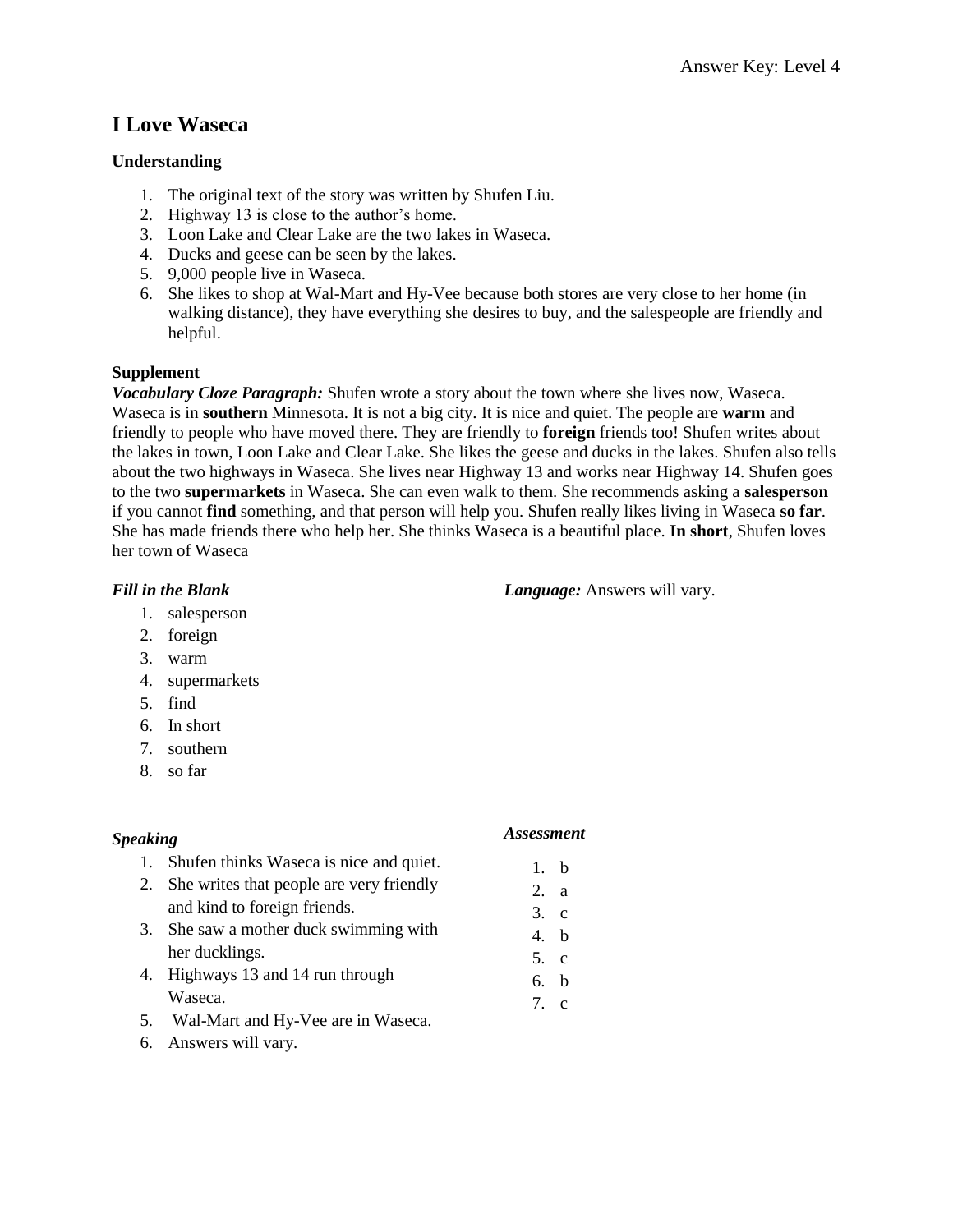## **Citizenship – A Dream Come True**

### **Understanding**

- 1. Mee becomes a U.S. citizen.
- 2. The program takes place at the courthouse.
- 3. Mee's friends have a party for her
- 4. Mee puts her papers in a fire-proof, lockbox because she wants them to be safe and easy to find.
- 5. As a citizen, Mee can vote, and she can get a passport.

### **Supplement**

*Vocabulary Cloze Paragraph:* Mee becomes a U.S. **citizen** today! She is excited. Her **dream** is coming true. She is at the local **courthouse** for the program. During the **program**, Mee raises her right hand and takes an **oath**. This means she promises to be loyal to the U.S. She receives her official citizenship papers too. She feels proud. Mee's friends **host** a party for her with a lot of good food.

Mee puts her citizenship papers in a **lockbox** in a safe place in her house. The lockbox is **fireproof**, so it will not burn if there is a fire in her home. She will be able to locate the papers easily when she needs them. Mee is eager to **register** to vote at the courthouse. She can also register at the **polls** on the day of the next election. Mee also wants to use her papers to get a passport. Then she can visit her family in Hong Kong. Being a citizen will be great for Mee.

| <b>Fill in the Blank</b> |               |    | Language      |  |
|--------------------------|---------------|----|---------------|--|
| 1.                       | register      | 1. | <sub>or</sub> |  |
| 2.                       | program       | 2. | and           |  |
|                          | 3. courthouse | 3. | and           |  |
|                          | 4. lockbox    |    | 4. but        |  |
| 5.                       | oath          | 5. | <sub>or</sub> |  |
|                          | 6. host       | 6. | but           |  |
| 7.                       | dream         | 7. | and           |  |
| 8.                       | fireproof     | 8. | and, but      |  |
| 9.                       | citizen       |    |               |  |
|                          | 10. polls     |    |               |  |

### *Speaking*

| 1. Mee's dream was to become a U.S.          | <b>Assessment</b> |
|----------------------------------------------|-------------------|
| citizen.                                     | $1$ , c           |
| 2. The program takes place at the            | 2. a              |
| courthouse.                                  | 3. c              |
| 3. Mee and her friends feel proud.           | 4. a              |
| 4. She puts the papers in a fireproof        | 5. b              |
| lockbox.                                     | 6. a              |
| 5. She can vote, and she can get a passport. | 7 c               |

6. She would like to visit her family in Hong Kong.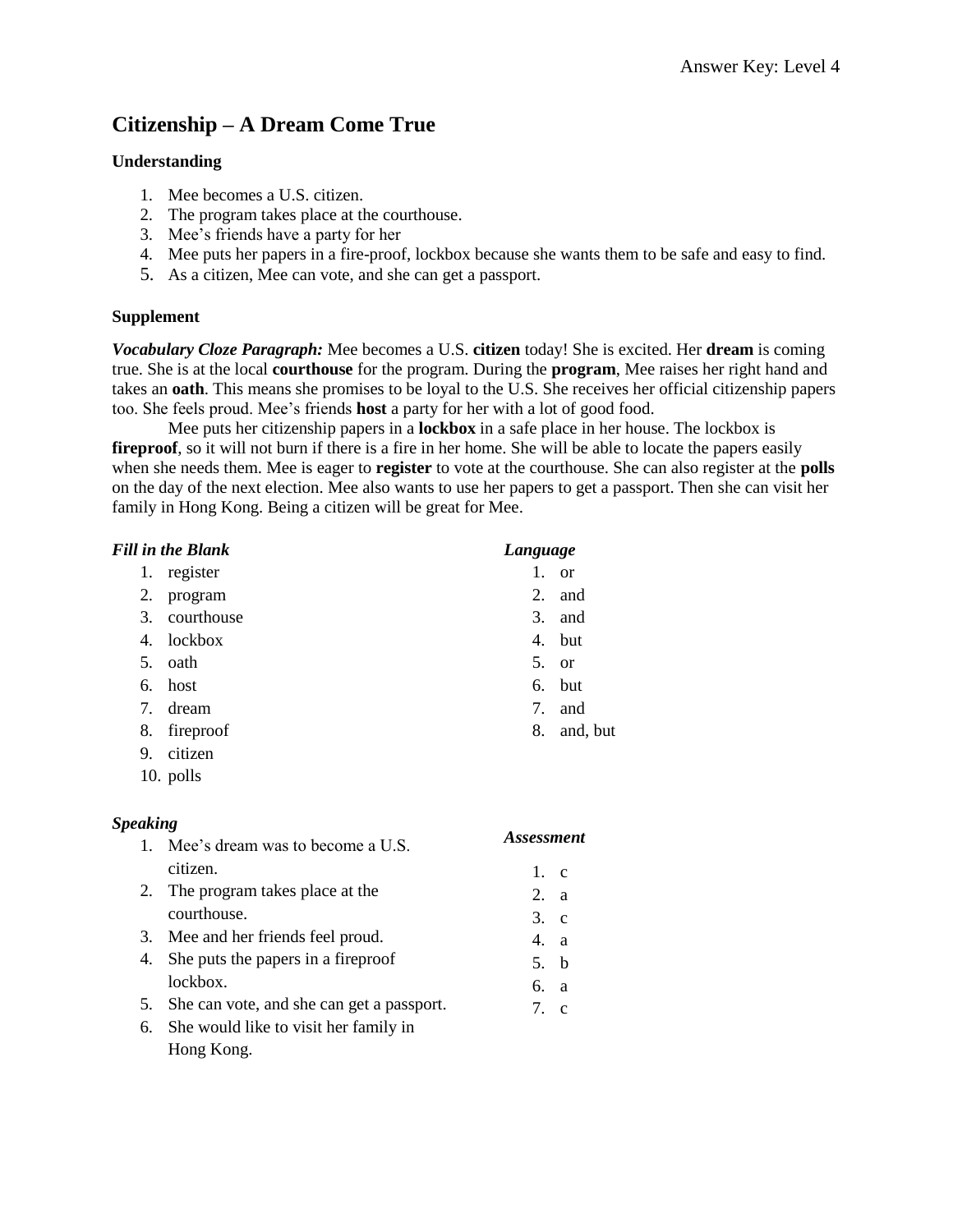## **Eggs—A Wise Buy**

### **Understanding**

- 1. Eggs are a healthy food because they contain a lot of protein that builds muscle. Eggs also have vitamins and iron.
- 2. The phrase "a good buy" means you are receiving a valuable product at a reasonable price; in the case of a carton of eggs, you are getting 12 healthy eggs for under \$1.50.
- 3. If Mary bought 3 dozen eggs, she bought 36 eggs total.
- 4. Eggs are a good food for young children because they are healthy and easy to chew.
- 5. Inexpensive means not expensive; low in cost.

### **Supplement**

*Vocabulary Cloze Paragraph:* Mary likes to buy foods that will help her and her family to be healthy. Mary also likes to save money. She looks for **inexpensive** foods that don't cost a lot but are still healthy foods to eat. Mary often **chooses** eggs at the grocery store. Eggs are a **wise** buy because they don't cost a lot, they are a healthy food, and they taste good.

Mary knows eggs have a lot of **protein** to help build muscle in the body. Eggs also have many **vitamins**. **Iron**, found in eggs, helps Mary and her family be healthy. Everyone can **chew** eggs without a problem.

Mary's family likes eggs. Mary is glad because eggs are a **good buy** that helps her family stay healthy and strong.

### *Fill in the Blank*

- 1. vitamins
- 2. iron
- 3. chew
- 4. wise
- 5. good buy
- 6. chooses
- 7. protein
- 8. inexpensive

#### *Language* 1. costs

- 2. choose, buy,
- 3. choose
- 4. buy
- 5. cost
- 6. shop
- 7. choice
- 8. shopper

#### *Speaking*

- 1. Mary considers that she wants her family to be healthy, and she doesn't want to spend much money.
- 2. Eggs have protein, vitamins, and iron.
- 3. People of all ages can eat eggs.
- 4. "A good buy" means that you can get something good for the money you spend.
- 5. A dozen means twelve.
- 6. She is a smart shopper because she is helping her family stay healthy and is saving them money.

#### *Assessment*

1. b 2. b 3. a 4. b 5. b 6. a 7. a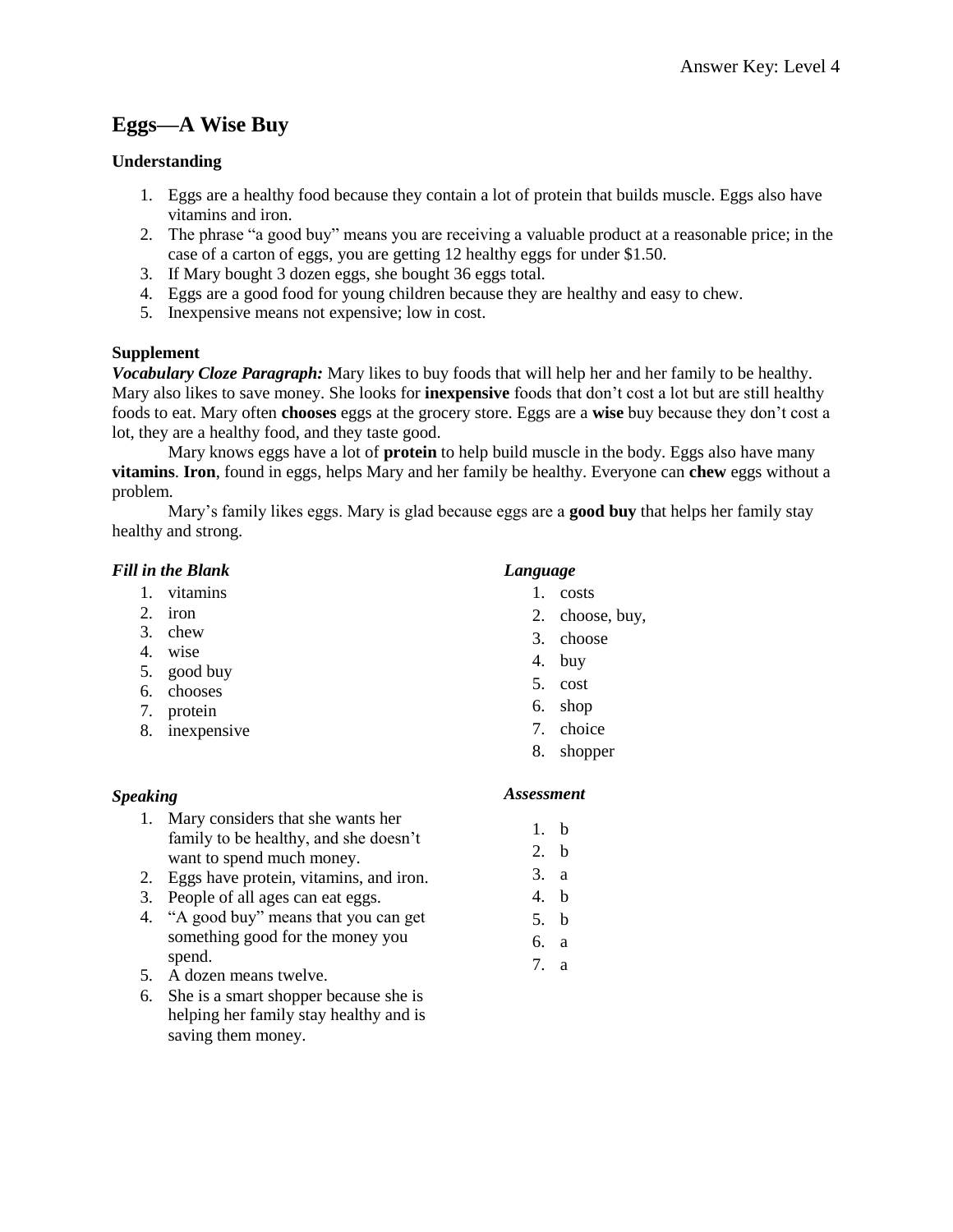## **Family Fun at the Park**

## **Understanding**

- 1. Enjoy means to find pleasure or joy in.
- 2. Alan likes to swing on the swings.
- 3. Deb and Jenny walk. Alan and Jeff ride their bikes.
- 4. Deb and her family go to the park on Sunday.
- 5. They like spending time together and being outdoors, they enjoy exercising, and they have fun at the park.
- 6. Walking, bike riding, running, climbing, and swinging are all forms of exercise.
- 7. Answers may vary… fruit, vegetables, milk, sandwiches, etc.

## **Supplement**

*Vocabulary Cloze Paragraph:* There are many reasons that Deb and her family enjoy going to the park. For one thing, most parks are free to **enter**. Going to the park is also a good way to stay **healthy**. Deb and her children like to bike or walk to the park. At the park, the children can play and **climb** on the playground **equipment**. Deb likes to **push** her son on the **swing**. Climbing, pushing, and swinging are all good **forms** of **exercise**. When it's time to eat, Deb **unpacks** sandwiches, apples, carrots, and milk. The family enjoys having a **picnic** at the park.

*Language:* Answers will vary.

### *Fill in the Blank*

- 1. swing
- 2. healthy
- 3. unpacks
- 4. climb
- 5. enter
- 6. picnic
- 7. exercise
- 8. push
- 9. forms
- 10. equipment

| <i>Speaking</i> |                                             | <i>Assessment</i> |  |
|-----------------|---------------------------------------------|-------------------|--|
| 1.              | They enjoy going to the park because        |                   |  |
|                 | the park is fun for everyone and it's free. | 1. a              |  |
|                 | 2. They go to the park on Sundays.          | 2. a              |  |
| 3.              | Some good forms of exercise are             | 3. b              |  |
|                 | walking and bike riding.                    | 4. h              |  |
|                 | 4. The story is mostly about how Deb and    | 5. c              |  |
|                 | her family have fun at the park together.   | 6. a              |  |
| 5.              | They eat a picnic at the park.              | $7-h$             |  |
|                 |                                             |                   |  |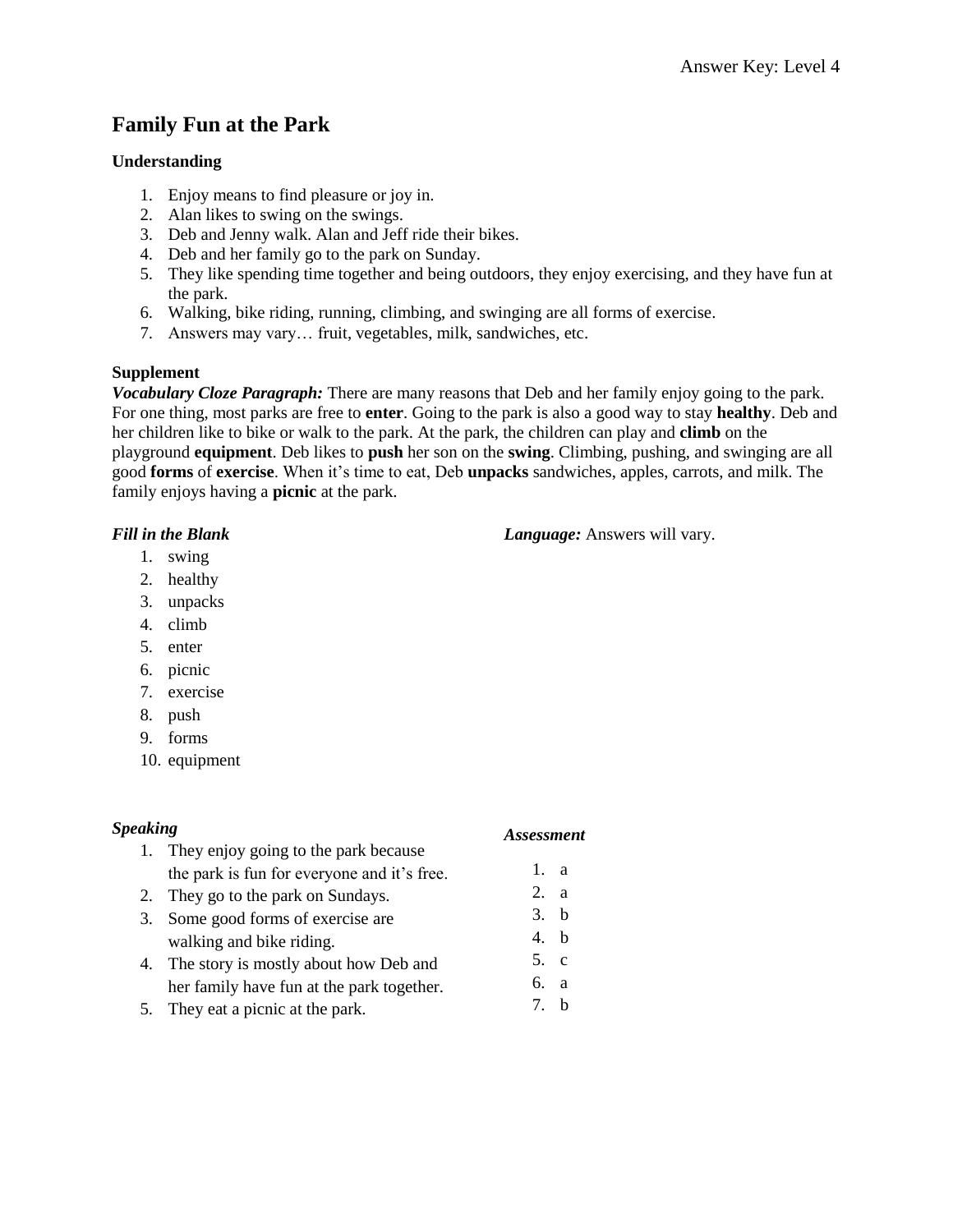## **Healthy Teeth**

#### **Understanding**

- 1. She reminds Mai to brush and floss her teeth.
- 2. She brushes and flosses her teeth twice a day.
- 3. She brushes and flosses her teeth for two to three minutes.
- 4. Teeth need to be brushed before Mai hears her bedtime story.
- 5. She sings the ABC song to herself because it helps her to not rush through her routine.

#### **Supplement**

*Vocabulary Cloze Paragraph:* Mai is only five, but she has healthy teeth. Mai's mother **reminds** Mai to **brush** her teeth twice a day and **floss** her teeth once a day also. Mai's mother wants Mai to have good **oral health**. Good oral health helps Mai to not develop **cavities** from decay.

Mai has a **routine** for brushing her teeth. She brushes all of her teeth, including the back **molars**. She flosses between her teeth. It takes her two or three minutes; she doesn't **rush**. She sings the ABC song to herself to make sure she is taking enough time with brushing. Mai is a **thorough** brusher. She has healthy, white teeth. Mai's mother is glad that Mai has learned to take care of her teeth.

### *Fill in the Blank*

- 1. molars
- 2. cavities
- 3. brush
- 4. routine
- 5. rush
- 6. reminds
- 7. thorough
- 8. oral health
- 9. floss

## *Speaking*

- 1. She wants Mai to take good care of her teeth.
- 2. She brushes her teeth twice a day (morning and night).
- 3. Teeth need to be brushed before Mai hears her bedtime story.
- 4. She brushes her teeth up and down, left to right, and brushes her molars. (She is a thorough brusher.)
- 5. She sings the ABC song.
- 6. She has good oral health.

### *Language*

- 1. kind, polite
- 2. easygoing, sociable, and hardworking
- 3. thorough, careful
- 4. reckless, lazy
- 5. nice, white teeth
- 6. smart, funny, and kind
- 7. selfish, careless
- 8. generous, helpful

#### *Assessment*

1. c 2. a 3. c 4. b 5. c 6. a 7. a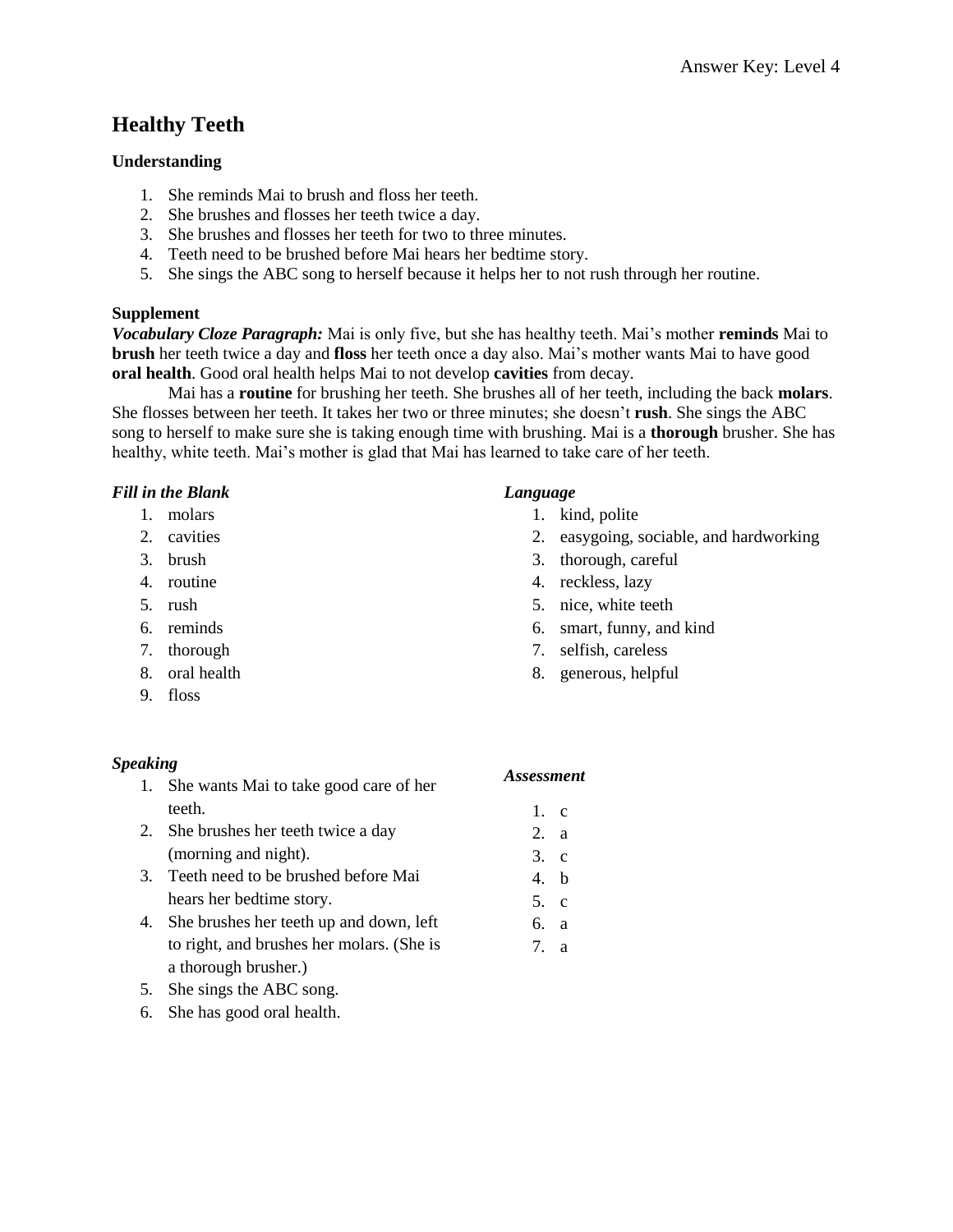## **Emergency Help**

## **Understanding**

- 1. Icy roads probably caused the crash.
- 2. Dave stopped to help because he was the first one on the scene.
- 3. Injured means hurt.
- 4. Dave did not remove anyone from the car because moving them may have caused them greater harm.
- 5. 911 calls should be made when lives are in danger, when there is an emergency.

## **Supplement**

*Vocabulary Cloze Paragraph:* Dave was driving on a rainy day in March. It was cold outside and the roads were icy. Dave saw a big **crash** on the road. He saw a truck and a car **collide** into one another. Dave drove to the **scene** of the accident and stopped to help. He noticed blood on the car's **windshield** so he knew people were hurt. Their lives were in **danger**.

Dave called 911 and waited for an **ambulance** to come. He did not move the **injured** people from the car. He knew they needed **medical help** and he didn't want to cause them more **harm** by trying to help them get out of the car.

The ambulance came quickly to help the people who were injured. This was an **emergency**, and Dave knew that calling 911 was the right thing to do in an emergency. He was glad he stopped and called 911.

## *Fill in the Blank*

- 1. medical help
- 2. injured
- 3. collide
- 4. windshield
- 5. ambulance
- 6. danger
- 7. harm
- 8. emergency
- 9. crash
- 10. scene

## *Speaking*

- 1. The weather was rainy and cold.
- 2. He saw a large truck and a car collide.
- 3. He saw a lot of blood, and he dialed 911.
- 4. Moving the people may have caused them greater harm.
- 5. He called 911 (emergency help).
- 6. Lives were saved.

## *Language*

- 1. Did she see the car go off the road?
- 2. Did Jake and Jennifer get married in July?
- 3. Did you stop by your sister's house already?
- 4. Did David give the man CPR?
- 5. Did Mom change the sheets in all the bedrooms?
- 6. Did you buy a new computer?
- 7. Did Miranda and Mirabelle go to Iowa in August?

- 1. c
- 2. c
- 3. a
- 4. b
- 5. b
- 6. a
- 7. b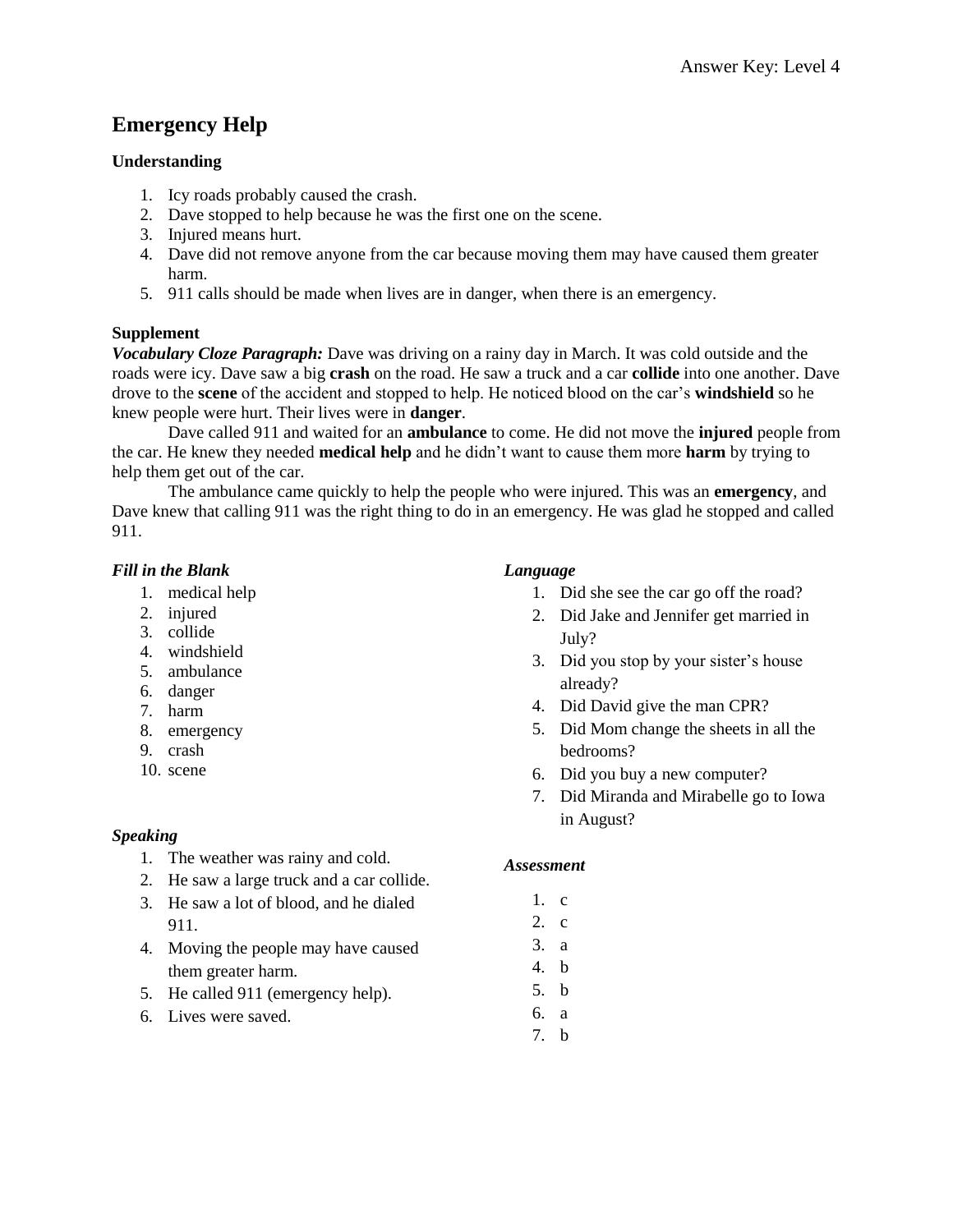## **Blood Pressure Check**

## **Understanding**

- 1. Jill has high blood pressure. Her doctor has asked her to check it regularly to see if it gets higher.
- 2. Jill's doctor wants Jill to check her blood pressure once a week.
- 3. Jill goes to the drugstore to check her blood pressure.
- 4. The clerk at the drugstore helps Jill.
- 5. Still means not moving.

## **Supplement**

*Vocabulary Cloze Paragraph:* Jill went to her doctor and had her blood pressure checked. She has **high** blood pressure. Her doctor said she should **check** it every week.

Jill goes to the **drugstore**. She can check her **blood pressure** there. She finds the booth with the machine. She sits down and puts the **blood pressure cuff** on her arm. She checks her blood pressure three times. She looks at all three **readings.** Too high! Jill wonders if the readings are accurate. She talks with the clerk. The clerk tells her, "That can **happen** when you move." The clerk tells Jill to be **still** when she checks her blood pressure. Jill tries a fourth time. She doesn't move. The reading is okay. Jill feels **relieved**. She will check her blood pressure again next week and sit still.

## *Fill in the Blank*

- 1. still
- 2. readings
- 3. happen
- 4. relieved
- 5. drugstore
- 6. high
- 7. blood pressure
- 8. check
- 9. blood pressure cuff

## *Speaking*

- 1. She has high blood pressure.
- 2. Jill should check her blood pressure once a week.
- 3. She goes to the drugstore.
- 4. She checks it three times.
- 5. The clerk says, "Your body must be still."
- 6. She is relieved.

## *Language*

- 1. who
- 2. where, when
- 3. what
- 4. when, where
- 5. when, how, why
- 6. how
- 7. when, where, how
- 8. where, how

## *Assessment*

1. a 2. c 3. c 4. b 5. c 6. a